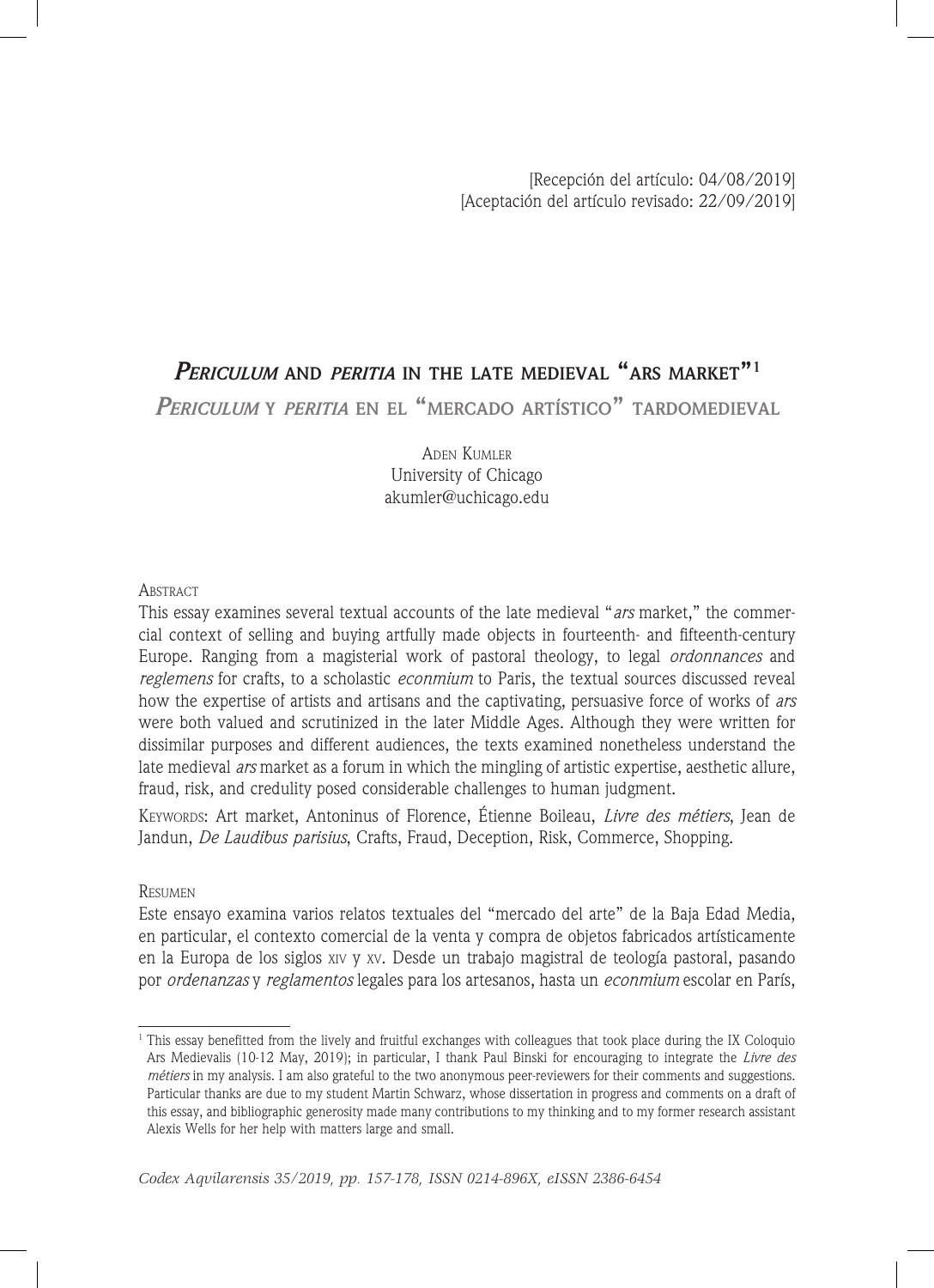las fuentes textuales discutidas revelan cómo la pericia de los artistas y artesanos y la fuerza cautivadora y persuasiva de las obras de *ars* fueron valoradas y escudriñadas en el periodo tardomedieval. Aunque fueron escritos para diferentes propósitos y dispares audiencias, los textos examinados entienden el mercado de *ars* de la Baja Edad Media como un foro en el que la mezcla de experiencia artística, atractivo estético, fraude, riesgo y credulidad planteaba considerables desafíos al juicio humano.

Palabras clave: Mercado del arte, Antonino de Florencia, Étienne Boileau, *Livre des métiers*, Jean de Jandun, *De Laudibus parisius*, artesanía, fraude, engaño, riesgo, comercio, compras.

For historians of medieval art, the conjunction of "beauty, rhetoric, and persuasion" inevitably calls to mind the vivid account of "an amazing kind of deformed beauty and yet a beautiful deformity" in Bernard of Clairvaux's *Apologia ad Guillelmum*. 2 Although Bernard's discussion of art in the monastic cloister and in the sacred space of churches has become a touchstone for modern analyses of medieval "aesthetic attitudes",3 another arresting passage devoted to the aesthetic impact of cloth in the *Apologia* has been largely overlooked. Addressing William of St-Thierry, Bernard writes:

Further, you say religion is not in the habit but in the heart. Fine. But, when you are going to buy a cowl, you rush around the towns, you haunt the markets, you scrutinize the fairs, you plunge into the houses of merchants, you turn over all their stock, you unfold huge masses of cloths, you feel it with your fingers, you hold it up to your eyes, you subject it to the ray of the sun. Whatever appears coarse, whatever pale (faded?), you reject. But if it shall have pleased in its purity and bright appearance, immediately you strive to get it for yourself, no matter the price: I ask you, do you do this from your heart, or do you simply do it?4

<sup>&</sup>lt;sup>2</sup> ...mira quaedam deformis formositas ac formosa deformitas...: Latin and English translation in C. Rupolph, "Bernard of Clairvaux's 'Apologia' as a Description of Cluny and the Controversy over Monastic Art," *Gesta*, 27 (1988), pp. 127, 131 (n. 16).

<sup>3</sup> The *locus classicus* on medieval aesthetic attitudes remains M. Schapiro, *"*On the Aesthetic Attitude in Romanesque Art," in K. Iyer (ed.), *Art and Thought: Issued in Honor of Dr. Ananda K. Coomaraswamy on the Occasion of His 70th Birthday, London, 1947, pp. 130-50. My thinking has also been informed by C. Rupolph, The "Things of Greater Importance": Bernard of Clairvaux's Apologia and the Medieval Attitude Toward Art,* Philadelphia, 1990; T. Heslop, "Attitudes to the Visual Arts: The Evidence from Written Sources," in *Age of Chivalry: Art in Plantagenet England, 1200-1400, London, 1987, pp. 26-32; Ip., "Brief in Words but Heavy in the Weight of Its Mysteries", Art History* 9 (1986), pp. 1-11; Ip., "Late Twelfth-Century Writing about Art, and Aesthetic Relativity," in G. Owen-Crocker and T. Graham (eds.), *Medieval Art: Recent Perspectives: A Memorial Tribute to C.R. Dodwell*, Manchester, UK; New York, 1998, pp. 129-141; A. Shalem, "Hidden Aesthetics and the Art of Deception: The Object, the Beholder, and the Artisan," in D. Knipp (ed.), *Siculo-Arabic Ivories and Islamic Painting 1100 - 1300*, Munich, 2011, pp. 39–52; P. Binski, "The Crucifixion and the Censorship of Art around 1300," in P. Linehan and J. Nelson (eds.), *The Medieval World*, London-New York, 2003, pp. 342-360; Id., "Medieval Invention and Its Potencies," *British Art Studies*, 6 (2017), http://dx.doi.org/10.17658/issn.2058-5462/issue-06/pbinski; X. Muratova, "*Vir quidem fallax et falsidicus, sed artifex praeelectus*: Remarques sur l'image sociale et littéraire de l'artiste au Moyen Age," in X. Barral i Altet (ed.), *Artistes, artisans et production artistique au Moyen Age: colloque international, Centre national de la recherche scientifique, Université de Rennes II, Haute-Bretagne, 2-6 mai 1983*, Paris, 1986, vol. 1, pp. 53-72.

<sup>4</sup> *... in habitu,' inquis, 'non est religio, sed in corde.' Bene. At tu quando cucullam empturus lustras urbes, fora circuis, percurris nundinas, domos scrutaris negotiatorum, cunctam evertis singulorum supellectilem, ingentes explicas cumulos pannorum, attrectas digitis, admoves oculis, solis opponis radio, quidquid grossum, quidquid*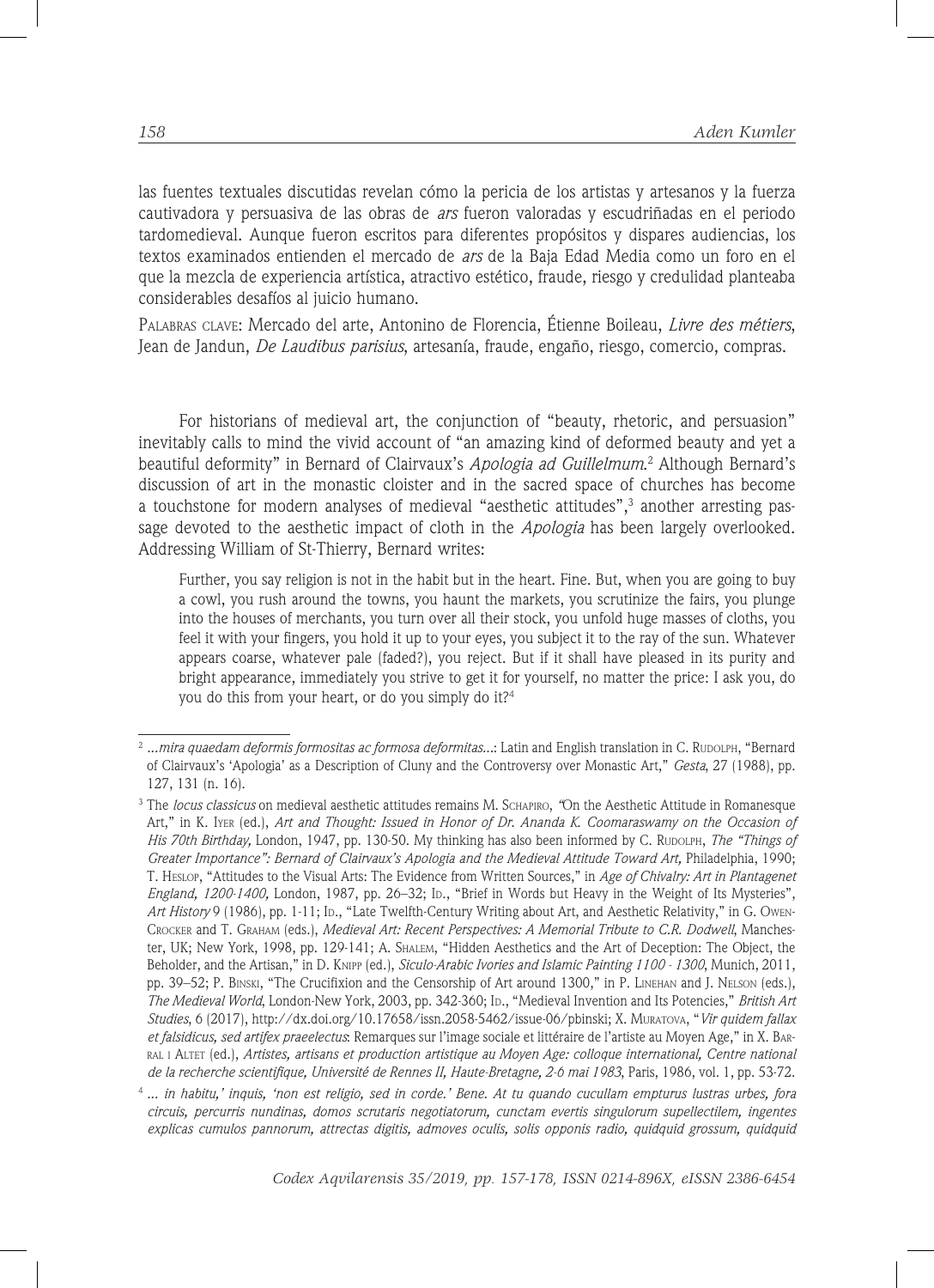If Bernard is to be believed, shopping for cloth circa 1125 was a decidedly sensual, aesthetic experience, a frenzied form of connoisseurship requiring tactile palpitation, close looking, and the right lighting conditions, even for monastics. In Bernard's account, the manic plunge into the world of textile wares culminates in a *coup de coeur*: the right piece of cloth is found and desire for it instantly and insistently trumps all considerations of price, not to mention monastic *simplicitas*.

The inspection of cloth is framed in explicitly cautionary terms in yet another monument to Cistercian *mentalité*. In the initial Q that opens book 27 of Gregory the Great's *Moralia in Job* in the famous manuscript produced at the Cistercian Abbey of Cîteaux in the second decade of the twelfth century, a finished piece of cloth is held up for the beholder's inspection by two long haired, lay figures.<sup>5</sup> (Fig. 1) The vivid green expanse of the cloth within the interior of the letterform contrasts markedly with the dark lumpy mass of unprocessed wool held in one hand by a seated male figure whose outstretched legs describe the Q's cauda.

The initial Q is inventively and intelligently tailored to the *sententia* it opens: "Whoever strives to take up knowledge from the great words of the arrogant should diligently take care, lest in imitating their knowledge he should become profoundly puffed up, or with words of virtue he should collect the vices of (their) habits...".6 Suggestively inviting its beholder to reflect upon the etymological (and conceptual) connections between cunning words and artfully made textiles, the painted initial frames Gregory the Great's reflections on the risks of rhetoric with a scene focused on the inspection of a luxurious piece of cloth. The textile inspected by the two laymen testifies to the knowledge and expertise of its makers, but, the initial implies, like the verbal fabric produced by "the arrogant" the verdant fabric is potentially perilous. The two laymen absorbed in inspecting the cloth are cautionary figures. Preoccupied with the qualities of the textile they examine, they have lost sight of all that surrounds them, including the practices of moral judgment, restraint and discipline advocated by the very text in which they appear. Chiming with Bernard's cautionary tale, if with less bombast, the Cîteaux *Moralia* initial presents a covetable cloth to its monastic beholder as an epitome of the captivating power of verbal and mechanical *artes* within a larger economy that is at once moral, aesthetic, social and mercantile.

This essay examines several textual accounts of the late medieval "*ars* market," the commercial context of selling and buying artfully made objects in the fourteenth and fifteenth

*pallidum occurrerit, respuis; si quid autem sui puritate ac nitore placuerit, illud mox quantolibet pretio satagis tibi retinere: rogo te, ex corde facis hoc, an simpliciter?:* J. Leclercq and H. M. Rochais, (eds.) *S. Bernardi Opera. Vol. 3: Tractatus et Opuscula,* Rome, 1963, p.102. English translation modified from J. Morison, *The Life and Times of Saint Bernard, Abbot of Clairvaux, AD 1091-1153,* Cambridge [U.K.], 1863, p. 145.

<sup>5</sup> On Dijon, Bibl. mun., MS 173, see Y. Załuska, *L'enluminure et le scriptorium de Cîteaux au xiie siècle,* (Cîteaux. Studia et documenta 4), Cîteaux, 1989, No. 4; C. T. DAVIDSON, "Sources for the initials in the Cîteaux Moralia in Job," in *Studies in Cistercian Art and Arhcitecture* 3, M. Lillich (ed.), (Cistercian Studies 89), Kalamazoo, 1987, 46-68; C. Rupolph, *Violence and Daily Life: Reading, Art, and Polemics in the Cîteaux Moralia in Job*, Princeton, 1997. For a very different interpretation of this initial, see P. Stirnemann, "Les mystérieuses initiales des Moralia in Job de l'abbaye de Cîteaux," *Art de l'enluminure*, 65 (2018), pp. 4-59 at 39.

<sup>6</sup> *Quisquis de magnis dictis arrogantium sumere scientiam nititur prouidere sollerter debet ne hoc quod eorum scientia altum tumet imitetur ne cum uirtutum uerbis morum uitia colligat*...: transcribed from Dijon, BM, MS 173, f. 92v. English translation mine.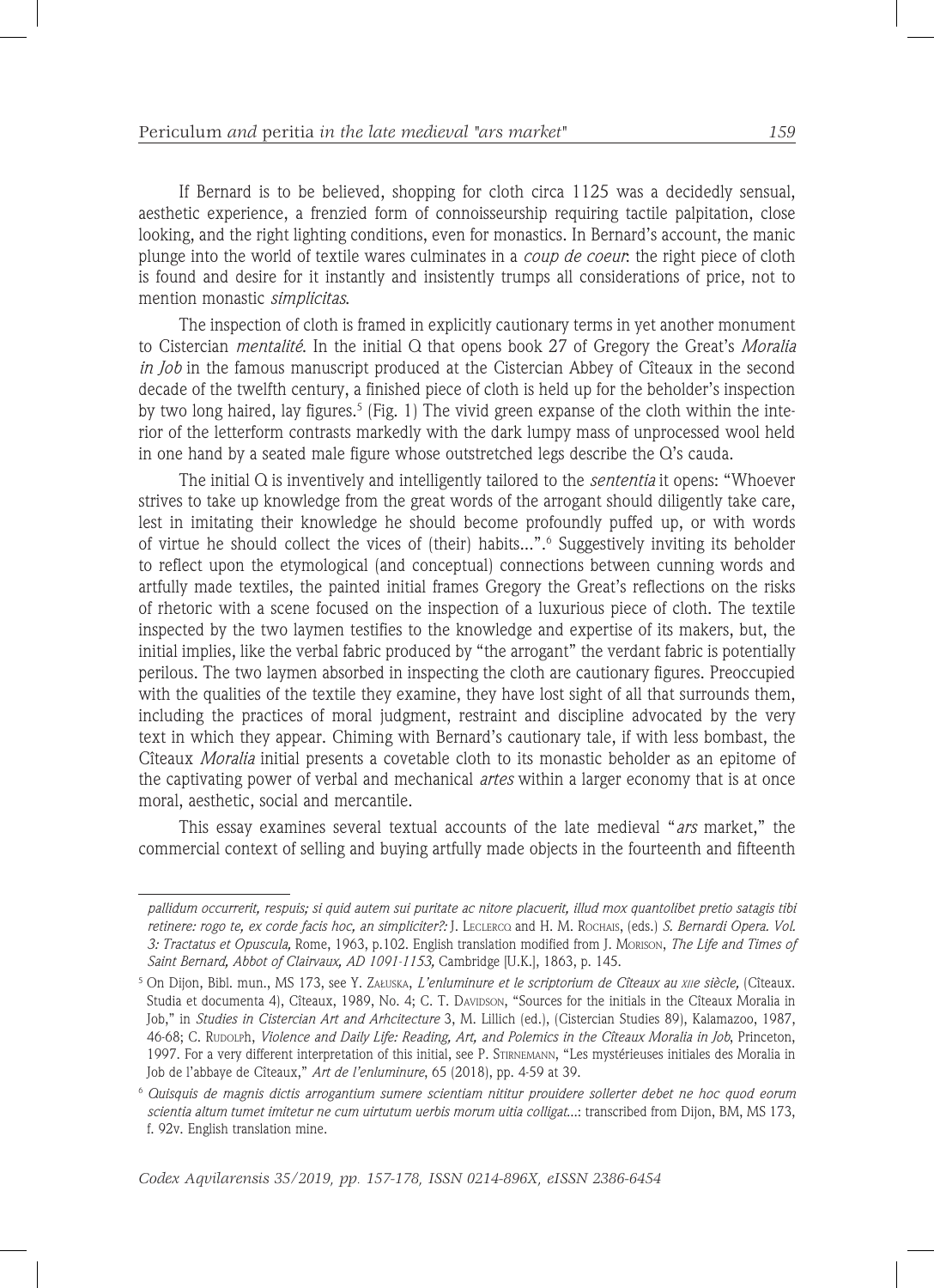

Fig. 1. Dijon, Bibliothèque municipale, MS 173, f. 92v (detail). Photo: Bibliothéque municipale, Dijon, France/ Bridgeman Images

centuries.7 Considered collectively, these sources suggest that the expertise of artists and artisans and the captivating, persuasive force of works of *ars* were recognized and scrutinized in the later Middle Ages. Significantly, none of the texts I discuss could be aptly characterized as "medieval art criticism" or "medieval aesthetic philosophy." Ranging from a theological

<sup>7</sup> For a range of recent perspectives on the medieval *ars* market, see M. Maertens, "Some aspects of the origins of the art market in fifteenth-century Bruges," in M. North, and D. Ormrod (eds.), *Art Markets in Europe, 1400-1800*, Aldershot, 1998, pp. 19-27; J. von Bonsporef, "Is art a barometer of wealth? Medieval art exports to the far north of Europe," in North and Ormrod (eds.), *Art Markets in Europe*, pp. 29-43; J. Shatzmiller, *Cultural Exchange: Jews, Christians, and Art in the Medieval Marketplace*, Princeton, NJ, 2013; E. Parma, "Genoa-Bruges: the art market and cultural exchange in the fifteenth century," in V. SCHMIDT (ed.), *Italy and the Low Countries: Artistic Relations: The Fifteenth Century. Proceedings of the Symposium Held at Museum Catharijneconvent, Utrecht, 14 March 1994*, Firenze, 1999, pp. 79-96; P. Gérin-Jean, "Prices of works of art and hierarchy of artistic value on the Italian market (1400-1700)," in M. Fantoni, L. Matthew, and S. Matthews-Grieco (eds.), *The art market in Italy: 15th - 17th centuries*, Modena, 2003, pp. 181-194; K. van Cauteren, "Haute couture and prêt-à-porter. The art market in the Late Middle Ages," in V. Lambert and P. Stabel (eds.), *Golden times: wealth and status in the Middle Ages in the southern Low Countries*, Tielt, 2016, pp. 435-504. I am grateful to one of the journal's peer reviewers for bringing several of these studies to my attention.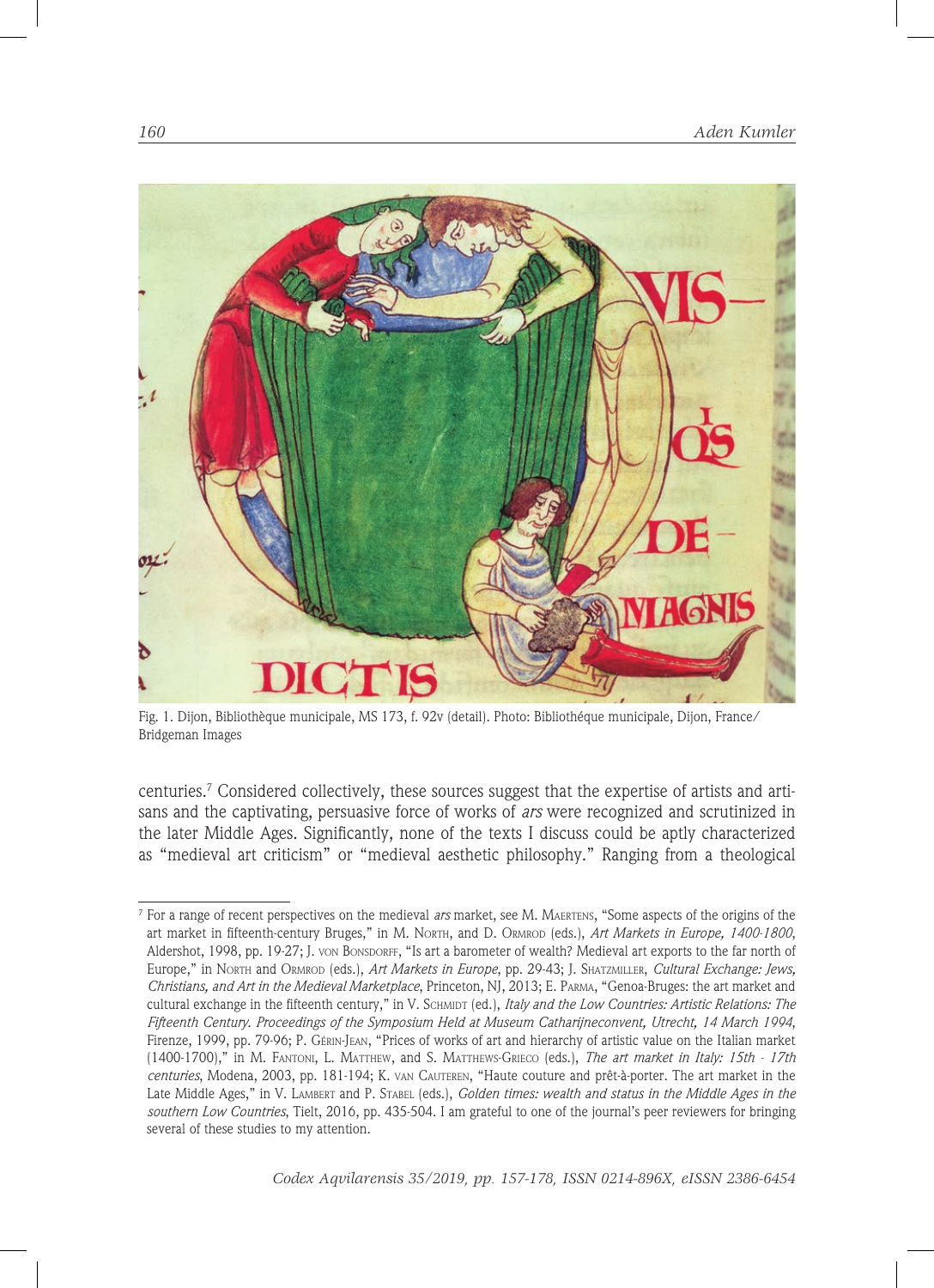*Summa*, to legal regulations for crafts, to a scholastic encomium to Paris, these texts pursue diverse aims, but share a conception of the late medieval *ars* market as a forum in which the mingling of aesthetic excellence, fraud, and risk posed a distinct and considerable challenge to human judgment and restraint.

The stakes of the *ars* market's conjunction of *peritia* (expertise) and *periculum* (risk) were perceived as real and manifold in the later Middle Ages.8 Moral hazard, professional and civic disrepute, deception, and divine displeasure haunt the market for beautiful, captivating works of *ars* according to the texts I examine below*.* But so too, their authors understand the *ars* market as a forum for aesthetic excellence and honest work, skillfully made. The shared problem variously confronted in these texts is one of judgment: how to tell good and honest work from false *marchandise*? How to determine the proper value of works of *ars* and to ensure that their makers deployed their skill for honorable and worthy ends and were compensated accordingly? How should would-be purchasers critically assess persuasive, beautiful works, made with expertise? What criteria—and what words—were adequate to the aesthetic experience of the late medieval *ars* market?

#### **The ars market in the forum of the conscience: Antoninus of Florence**

In his *Summa moralis* (also known as the *Summa doctrinalis* or *theologica*)*,* composed c. 1444-1459, the Dominican archbishop of Florence, Antoninus Pierozzi (1389-1459; canonized 1523), aimed to equip clergy with the knowledge they needed to undertake pastoral work, including the adjudication of sin and virtue in the *ars* market.<sup>9</sup> During his lifetime, Antoninus was reputed to have heard more confessions than any other living pastor.<sup>10</sup> His deep investment in the *cura animarum* is evident in his writings, not least in the chapters of the third part of the *Summa* that he dedicates to helping confessors elicit effective confessions

<sup>8</sup> From a growing literature on medieval experiences of commerce and markets I found the following studies particularly illuminating: M. CARLIN, "The Senses in the Marketplace: Markets, Shops, and Shopping in Medieval Towns," in R. Newhauser (ed.), *A Cultural History of the Senses in the Middle Ages*, London-New York, 2014, vol. 2, pp. 67-87; E. Welch, *Shopping in the Renaissance: Consumer Cultures in Italy 1400-1600*, New Haven, 2005; M. Camille, "Signs of the City: Place, Power, and Public Fantasy in Medieval Paris," in B. Hanawalt and M. Kobialka (eds.), *Medieval Practices of Space*, (Medieval Cultures 23), Minneapolis, 2000, pp. 20-29; J. Favier, *Le Bourgeois de Paris au Moyen Âge,* Paris, 2015, pp. 347-402 et *passim*, https://www.cairn.info/le-bourgeois-de-paris-au-moyen-age--9791021008472.htm; D. Keene, "Cultures de production, de distribution et de consommation en milieu urbain en Angleterre, 1100-1350," *Histoire urbaine,* 2 (2006), pp. 17-38; D. Keene, "Sites of Desire: Shops, Selds and Wardrobes in London and Other English Cities, 1100-1550," in B. BLONDÉ, P. STABEL, and M. BOONE (eds.), *Buyers & Sellers: Retail Circuits and Practices in Mediaeval and Early Modern Europe*, Turnhout, 2006, pp. 125-153; J. Masschaele, "The Public Space of the Marketplace in Medieval England," *Speculum,* 77 (2002), pp. 383-421.

<sup>9</sup> For Antoninus's biography see R. Rouse and M. Rouse, "St. Antoninus of Florence on Manuscript Production," in M. Borgolte and H. Spilling (eds.), *Litterae medii aevi. Festschrift für Johanne Autenrieth zu ihrem 65. Geburtstag*, Sigmaringen, 1988, pp. 255–263; R. Finucane, *Contested Canonizations: The Last Medieval Saints, 1482-1523*, Washington, D.C, 2011, pp. 167-206. On Antoninus's epsicopal constitutions see R. TREXLER, "The Episcopal Constitutions of Antoninus of Florence," *Quellen und Forschungen aus italienischen Bibliotheken und Archiven,* 59 (1979), pp. 244–272.

<sup>10</sup> O. Langholm, *The Merchant in the Confessional: Trade and Price in the Pre-Reformation Penitential Handbooks,* Leiden, 2003, p. 133.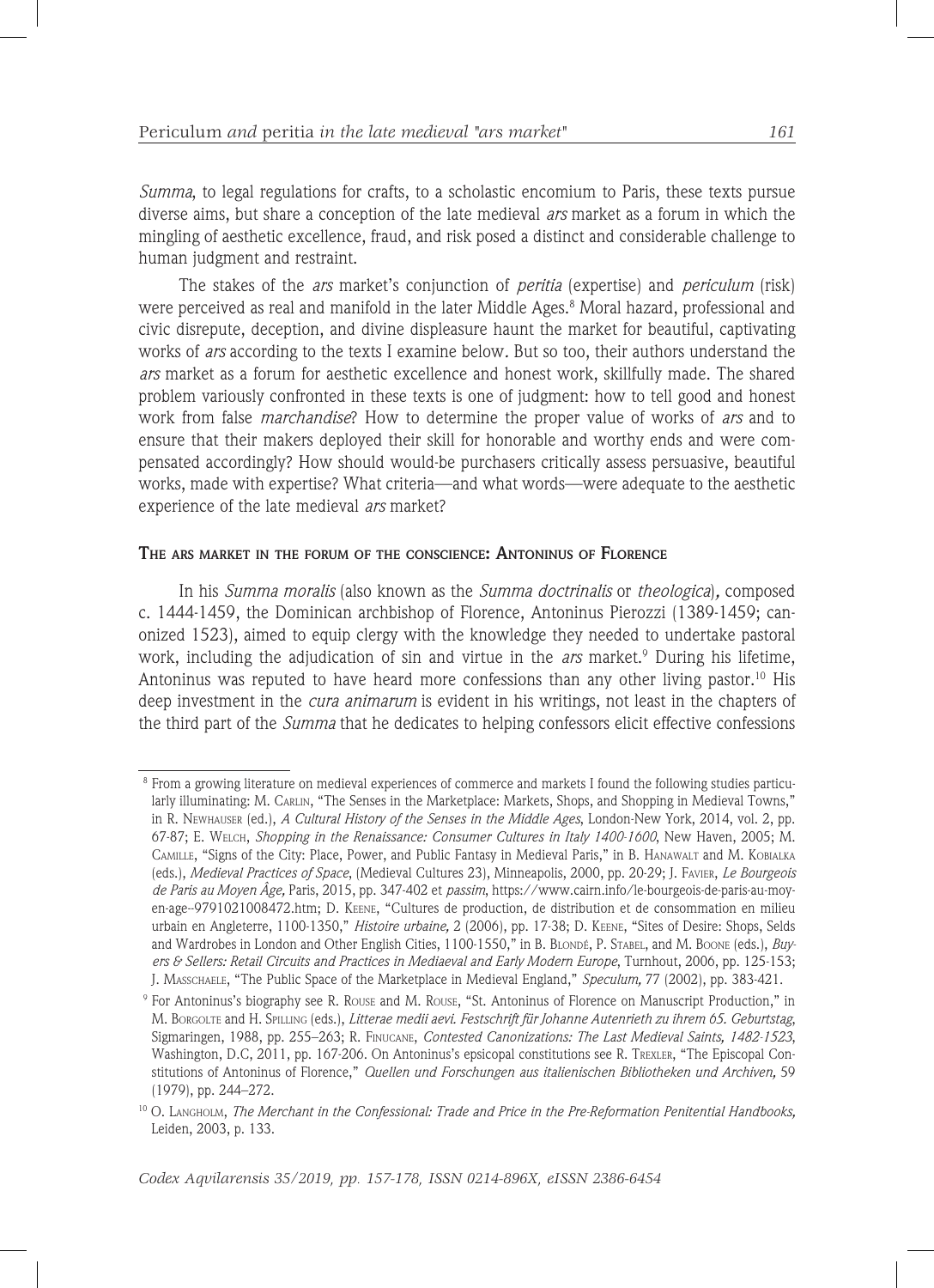from Christians according to their occupations. Synthesizing a long tradition of *pastoralia* and legal commentary, Antoninus's treatment of the different trades or crafts in the *Summa* is methodical and unusually detailed. $11$ 

Antoninus prefaces his serial discussion of the individual occupations that make up the "status" of merchants and handworkers (*artifices*), with a consideration of why and how human beings work. Unsurprisingly, he frames his remarks with reference to Genesis 3: after the fall, human beings have to labor for their survival, and, as he puts it, the postlapsarian human being "thus is immersed in these outward works, so that rarely does he know how to return to his proper work, for which he was made, that is to the knowing, loving, and enjoying of God."12 Developing a three-part taxonomy of all human work in the world, Antoninus classifies human labor as "opus virtuale deo principaliter mouente" (morally virtuous work, with god prompting), "opus criminale diabolo internaliter suggerente" (culpable work, internally instigated by the devil) and "opus manuale ingenio naturaliter agente" (manual work pursued with natural talent).<sup>13</sup>

Antoninus's elaboration of this three-fold distinction merits closer examination; here I will only briefly call attention to several points of immediate interest.<sup>14</sup> First, Antoninus gives considerable emphasis to the operation of free will in any and all work that people do. Although God and the devil each play a differentiated role in the works accomplished by human beings, according to Antoninus, humanity's free will is a constant: it can cooperate with God in virtuous works;<sup>15</sup> it can follow the inward promptings of the devil, who incites the mind through the imagination and sensuality;16 and in manual work it can be harnessed to address the conditions of existence peculiar to human beings, namely that whereas nature provides other animals with food, clothing, and arms, human beings receive only reason.17

<sup>11</sup> Among art historians Antoninus's *Summa* is known primarily thanks to the excerpts discussed in C. Gilbert, "The Archbishop and the Painters of Florence, 1450," *The Art Bulletin*, 41 (1959), pp. 75–87; C. Gilbert, *Italian Art, 1400-1500: Sources and Documents,* Englewood Cliffs, N.J, 1980, pp. xix–xx, 147-148; C. Gilbert, "A Statement of the Aesthetic Attitude around 1230," *Hebrew University Studies in Literature and the Arts* 13 (1985), pp. 134-135; C. Gilbert, "Saint Antonin de Florence et l'art. Théologie pastorale, administration et commande d'oeuvres," trans. J. Bouniort, *Revue de l'Art*, 90 (1990), pp. 9-20. For further discussion of the *Summa* in relation to the tradition of "public theology" in Florentine conventual *studia* see P. Howard, "Preaching Magnificence in Renaissance Florence," *Renaissance Quarterly*, 61 (2008), pp. 325-369.

<sup>12</sup> ...*ita in his operibus exterioribus immergitur vt raro sciat reuerti ad opus suum proprium ad quod est factus scilicet ad deum cognoscendum et diligendum et fruendum*: Antoninus of Florence, *Summa theologica* (i.e., *Summa moralis*), III.VIII. I. I have consulted the *Summa* from the 1511 Froben edition, printed at Basel, in the un-paginated copy held at the Bayerisches Staatsbibliothek (2 P. lat. 92-3); available online: https://opacplus.bsb-muenchen. de/search?oclcno=165872697&db=100&View=default. In transcriptions I have silently expanded abbreviations. English translations are mine, unless otherwise noted.

<sup>13</sup> *Ibidem*.

<sup>14</sup> *Ibidem*.

<sup>15</sup> *Dicitur tamen opus virtuosum hominis opus que ibi cooperatur liberum arbitrium eius*. *Ibidem*.

<sup>16 ...</sup> *diabolus mentem per imaginationem et sensualitatem incitando ad malum Ibidem*.

<sup>17</sup> *Aliis quidem animalibus natura prouidit de victu vestitu et armis ad se defendendum sine ipsorum opere: homini vero dedit rationem... Ibidem*. Antoninus's discussion seems to echo, if imprecisely, Hugh of Saint-Victor, *Didascalicon: A Medieval Guide to the Arts* 1.8-9, J. Taylor (trans.), New York, 1961, pp. 55-57.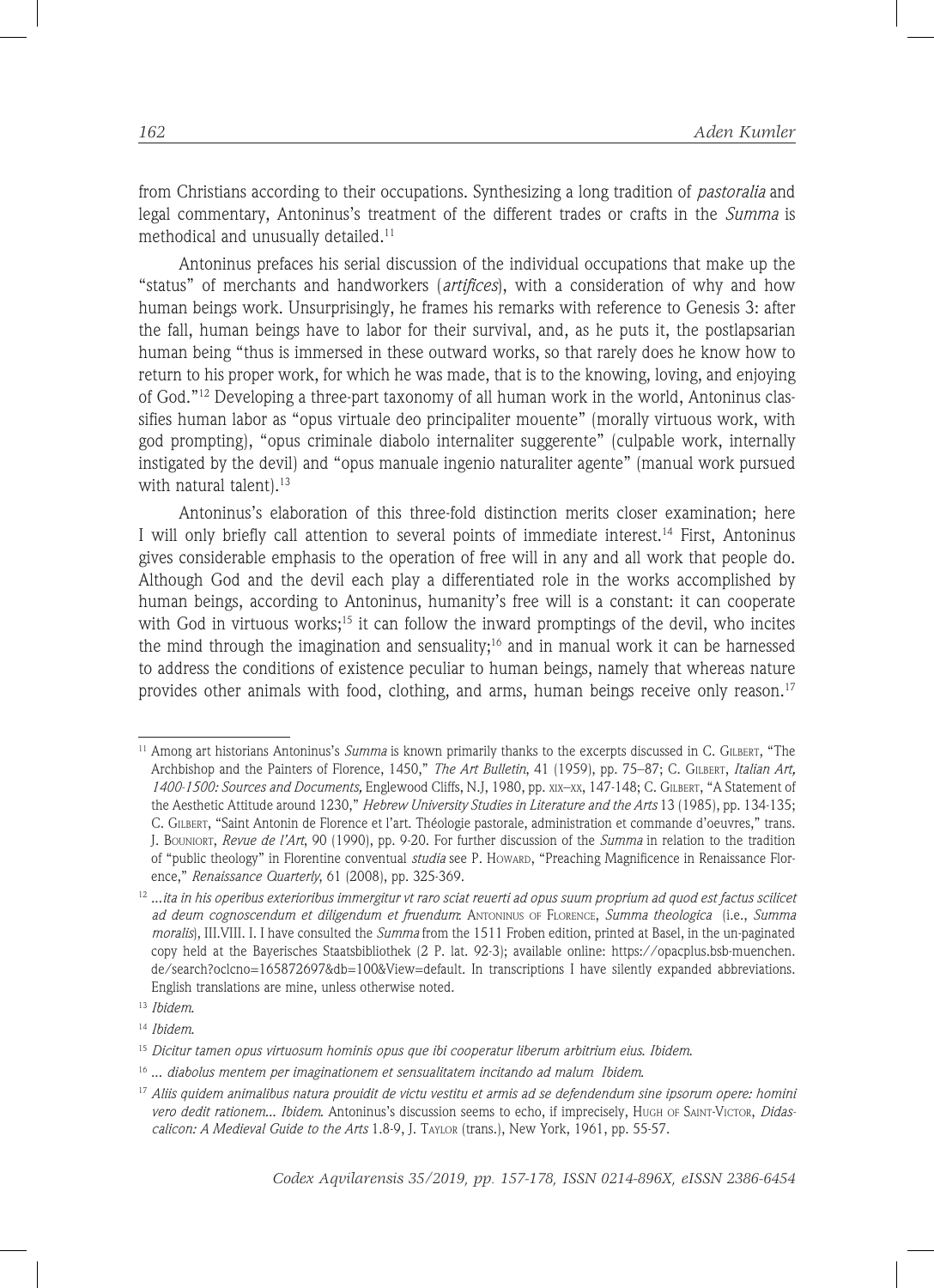Accordingly, human beings must employ reason, exercised by means of "an act of considered decision and inquiry," in outward works of diverse pursuits.<sup>18</sup>

Addressing the mechanical arts, Antoninus explains that further factors come into play: intellectual power, the rules of each art, conscience, inclination, and natural aptitude.19 Observing that different human beings are naturally inclined to different virtues, Antoninus develops his analysis by way of a quotation from Albertus Magnus:

... according to Albertus Magnus: 'Men, docile by nature, are inclined to various sciences according to the quality of their (humoral) complexion: melancholics to poetics, phlegmatics to moral (theology), sanguines to natural (philosophy), cholerics to mathematics or metaphysics.'20

So too, Antoninus observes, practitioners of the mechanical arts follow their inclinations:

Thus with all the mechanical works and arts, one man is more inclined to one, another man to another, out of a natural impulse and with divine providence thus disposing matters to the beauty of the whole and the demonstration of its wisdom, who inspired in the minds of men the so many and so varied operations of the arts.<sup>21</sup>

Because the mechanical arts can be practiced *in bono* or *in malo,* the adjudication of the moral-spiritual character of the work done by practitioners of each art is no light undertaking.

Antoninus's prefatory remarks elaborate a compelling vision of what the mechanical arts can be when they are properly pursued. In his view, each art is an exercise proper to the postlapsarian, rational human being. Performed excellently—in keeping with an individual's psychosomatic composition and aided by natural instinct and divine providence—the mechanical arts make praise-worthy contributions to the beauty of creation and are demonstrations of divine wisdom. But then again, as Antoninus emphasizes, the mechanical arts can be practiced with wicked intentions. Pursued with an imagination and sensuality governed by the devil's promptings, the arts will produce works that are nothing better than the fruits of cupidity and the catalysts of vanity.

#### **The Archbishop on Goldsmiths and Jewelers**

Having considered the mechanical arts within the scheme of salvation, Antoninus next examines a series of individual *artes*. Following a lengthy discussion of "merchants and money

<sup>18</sup> ...*ex qua exeundo per discurusum ad actum considerationis et inuestigationis per opera exteriora diuersorum exercitiorum sibi prouidere possit de victu et vestitu et defensione a nociuis: et quasi omnia opera exteriora hominum ad haec ordinantur*. *Ibidem*.

<sup>19</sup> ... *in operibus exterioribus artium debet homo exire de potentia intellectus ad opus suum interius... vt non solum operationem faciat exteriorem secundum regulam artis illius: sed etiam secundum regulam conscientiae bonae*.: Antoninus of Florence, *Summa theologica* III.VIII.I.§I. *Operatio exterior hominis potest dici sua: quae scilicet sibi conuenit propter inclinationem et aptitudinem naturalem ad illam*. Antoninus of Florence, *Summa theologica* III.VIII.I.§II.

<sup>20</sup> ... *secundum Albertum magnum: Homines a natura dociles inclinantur ad scientias varias secundum qualitatem complexionum. Nam melancholici ad poeticas phlegmatici ad morales sanguinei ad naturales chloerici ad mathematicas vel metaphysicas*. *Ibidem*.

<sup>21</sup> *Ita et ad cetera opera mechanica et artes vnus inclinatur magis ad vnam: alius ad aliam: et naturali instinctu et diuina prouidentia etiam disponente ad pulchritudinem vniuersi et ostensionem suae sapientie: quae tantas et tam varias operationes artificum inspirauit mentibus hominum*. *Ibidem*.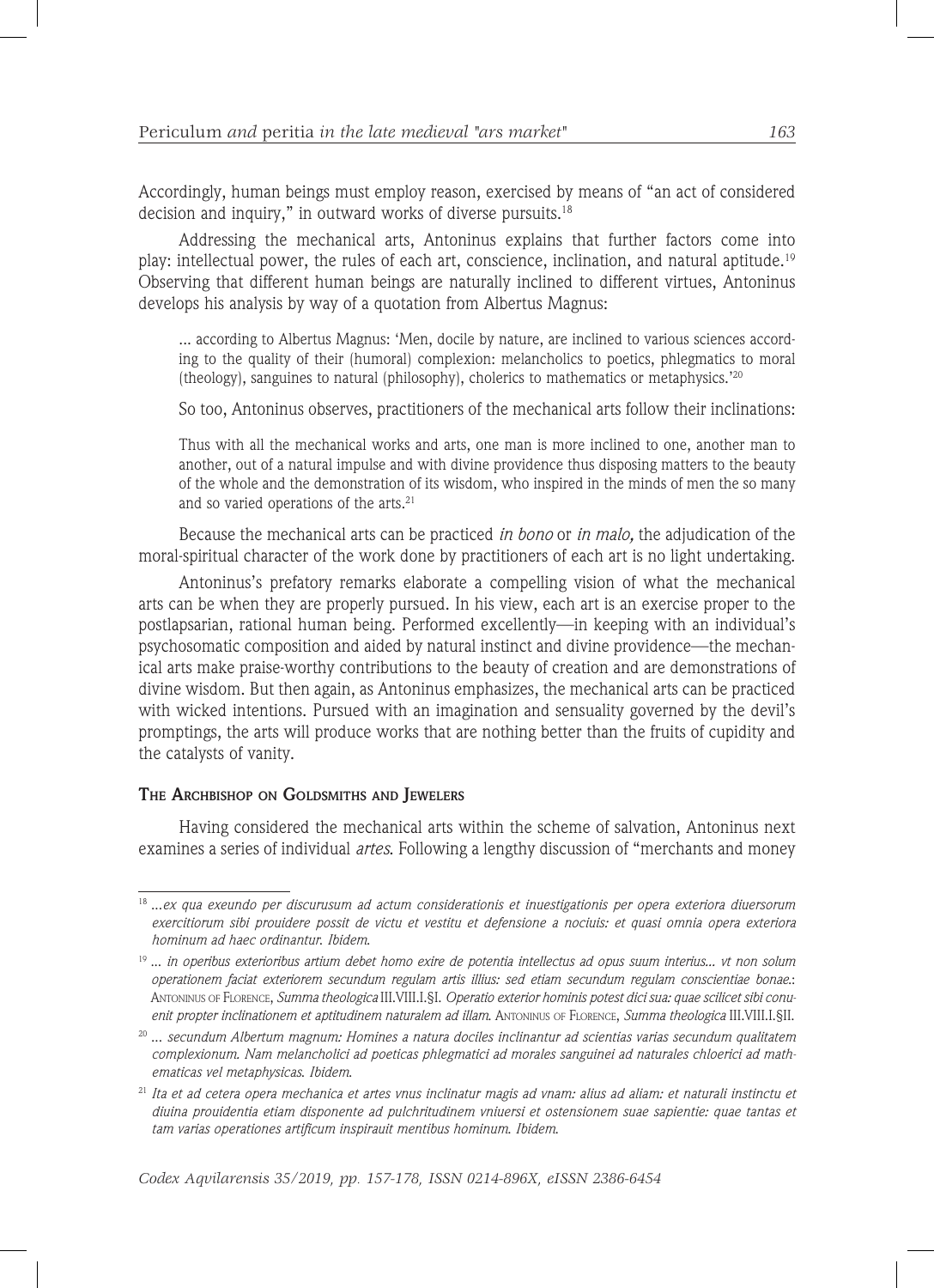changers"<sup>22</sup>, he turns his attention to goldsmiths and jewelers.<sup>23</sup> From the outset, Antoninus distinguishes the goldsmith or jeweler's skilled labor from the intrinsic value of the materials he employs. It is acceptable, Antoninus writes, for the goldsmith to make a moderate profit from reselling a gold or silver vessel or something similar that he has not altered.<sup>24</sup> So too, he explicitly allows that a goldsmith or jeweler can licitly buy a precious stone that has been undervalued by its seller for less than it is worth and thereby to reap a profit.<sup>25</sup> In the same breath, however, the Archbishop condemns certain practices: for example, he stipulates that goldsmiths and jewelers cannot licitly sell a glass stone, set in a gold ring, as a precious stone.<sup>26</sup>

Why does Antoninus allow goldsmiths and jewelers to profit from the ignorance of a seller, but forbids them from taking advantage of ignorance in a customer? I would suggest that Antoninus's respect for the goldsmith or jeweler's *ingenium* and *peritia* underwrites the differentiated approach he takes to how these artists can or cannot licitly profit from the exercise of their art. The jeweler or goldsmith's expertise allows him to correctly judge the true value of a precious stone. His creative powers, harnessed to an improper pursuit of fraudulent gain, enable him to convincingly pass off a piece of glass in a gold setting as a precious stone. In Antoninus's view, the authority commonly granted to the artist's expertise and his mastery of his art make all of his works credible and persuasive to beholders.

The high value that Antoninus assigns to artistic expertise plays an important part in his consideration of how the just price ought to be determined in the case of precious metalwork. As he makes clear, this is a complex question that cannot be resolved with reference to the intrinsic value of materials alone.

But if a goldsmith melts down a silver or gold vase, or some other thing and from it makes some other work of art, it is just that he should profit from his labor. But how much profit he may seek cannot be well established from a certain rule, but rather is established by the judgment of a good man according to the labor invested, and the talent and likewise the diligence of the maker, and the custom of the land. For, in whatever art, one considers the nobility of the material and the diligence of the worker and also the risk.<sup>27</sup>

As economic historians have recognized, Antoninus employs a highly differentiated concept of the just price.28 He invokes the traditional *arbitrium boni viri*, only to insist upon further

<sup>22</sup> *De negociatoribus et campsoribus et de diuersis generibus cambiorum*: Antoninus of Florence, *Summa theologica*  III.VIII.III.

<sup>23</sup> *De merciariis aurificibus*: Antoninus of Florence, *Summa theologica* III.VIII.IIII.[§I].

<sup>24</sup> *Aurifices cum emunt vasa aurea vel argentea et huiusmodi vt ea immutata reuendant: maiori tamen precio sed moderato: non est illicitum si aliquid lucrentur moderate..*. *Ibidem*.

<sup>25</sup> *...ex eo quis non cognoscit vendens preciositatem rei; vtputa lapidem preciosum multo minori precio emat notabiliter quam valeat*... *Ibidem*.

<sup>26</sup> ...*et econuerso non vendat ipse aurifex rem minus preciosam: puta vitrum in aureo annulo inclusum pro lapide precioso*... *Ibidem*.

<sup>27</sup> *Si autem aurifex conflat vas argenteum vel aureum vel aliam rem et inde facit aliquod artificium iustum est vt inde reportet lucrum de suo labore. Quantum autem possit petere pro lucro non potest bene dari certa regula: sed aribtrio boni viri statur secundum laborem ibi habitum et ingenium etiam seu industriam facientis: et morem patrie. Nam in quacumque arte attenditur nobilitas materiae et industria facientis et periculum etiam*. *Ibidem*.

<sup>28</sup> Langholm, *The Merchant in the Confessional*, pp. 132-135; O. Langholm, "Olivi to Hutcheson: Tracing an Early Tradition in Value Theory," *Journal of the History of Economic Thought*, 31 (2009), pp. 131-141; B. JARRETT, *S.*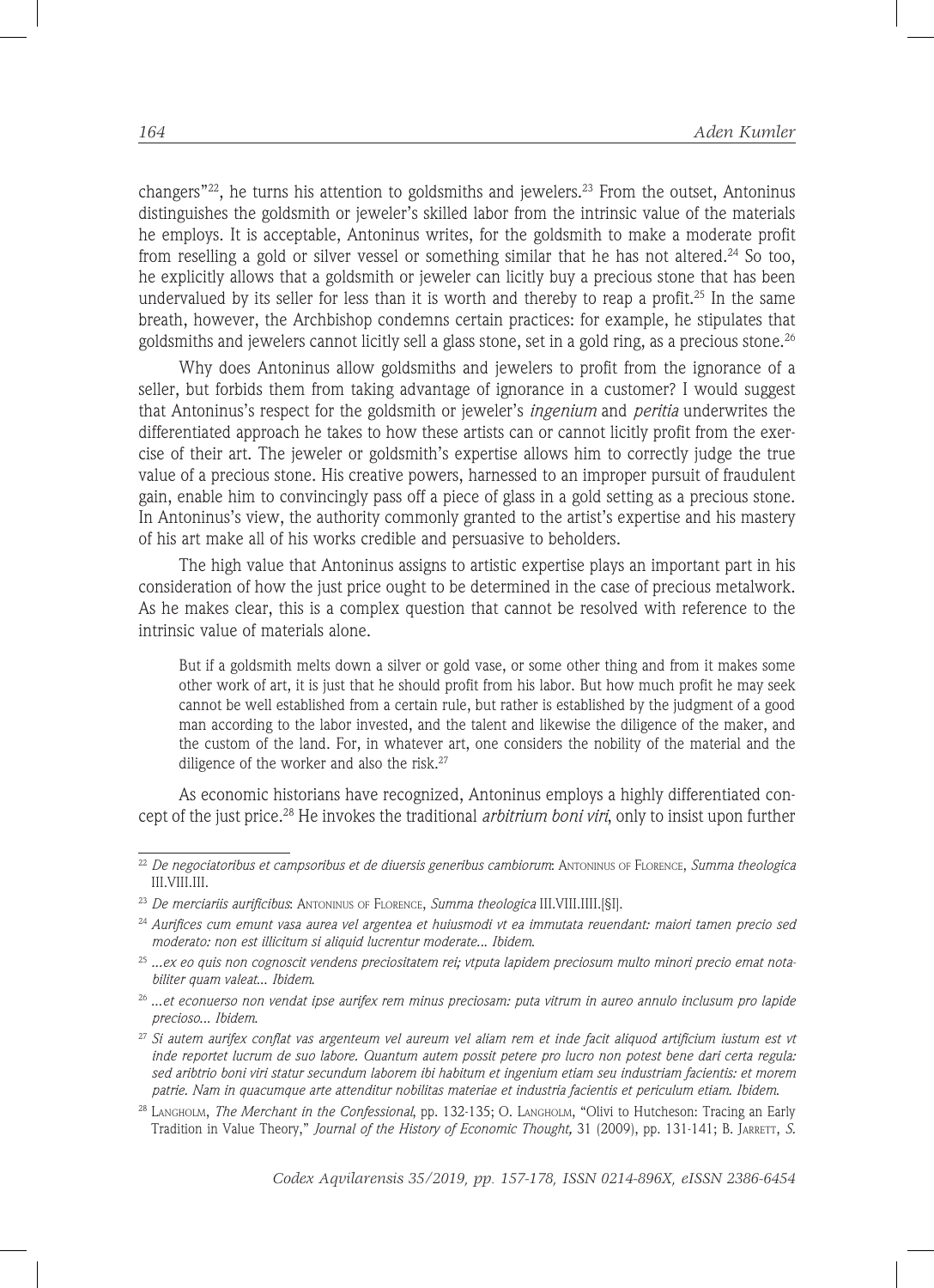criteria: not only regional norms and the quantity of labor expended, but also the qualities that the worker brings to his work— his *ingenium* and *industria*.

Although Antoninus employs a traditional hierarchical conception of the relative worth of materials and a ranking of artisanal labor tied to that material hierarchy, he unmistakably invests artistic *ingenium* with considerable value; a value that he directly identifies with the production of aesthetic worth and, consequently, sees as crucial to the determination of the just price.

...consider how in setting or working upon a precious stone there is the risk of a fracture and he would have to fix it; more licitly he should receive (a profit) than if there were not risk in it (the work) and even more is profit seemly in the working of gold and silver than of leather and iron and more is owed to him who better exercises the works of (his) art *(i.e., than a less skillful practitioner*). For just as in the art of painting, in making a similar figure, a great master seeks much more (gain)—twice or three times as much—than an uncultivated one.<sup>29</sup>

Just as the artist or artisan must adeptly manage risk or danger in the practice of his art, so too works of *ars* can be risky propositions for purchasers. In Antoninus's normative account, the sinister side of artistic skill is fraud. Examining how goldsmiths and jewelers can deceive their clientele, Antoninus gives a detailed account of fraudulent material substitutions, including alloys with less than the stipulated amount of noble metal and the use of what he calls "alchemical gold and silver" in lieu of true gold and silver.30 In the *Summa moralis*, however, artistic or artisanal fraud is not simply a matter of false or debased materials, for Antoninus's recognition of the goldsmith's expertise and talent strongly shapes his moral analysis. When the Archbishop explicitly condemns the setting of glass in a precious gold mount, it is because he is convinced that any would-be customer will credulously presume that the expert goldsmith possesses a sterling character and will be captivated by the appearance of his works.

### **The Archbishop on Sculptors and Painters**

The importance Antoninus grants to artistic expertise likewise informs his discussion of sculptors. Observing that marble carvers "demand excessive prices," but "cannot commit many frauds in their works because their works are out in the open," he explains that even when a contract stipulates sculptors' payment, they can still be found to be at fault if "experts in the art" judge their work to have been negligently executed for the sake of

Antonino and Mediaeval Economics, (The Catholic Library 3), London, 1914; T. VAN HOUDT, "The Economics of Art in Early Modern Times: Some Humanist and Scholastic Approaches," in N. DE MARCHI and C. GOODWIN (eds.), *Economic Engagements with Art*, Durham, NC, 1999, pp. 303-331 at 312-313.

<sup>29</sup> ...*puta si lapidem preciosum includendo vel laborando circa eum esset periculum fractionis et emendare haberet: plus licite reciperet quam si ibi non esset periculum: et maius etiam decet lucrum operando in auro et argento quam in corio et ferro: et plus ei debetur qui melius opera artis exercet. Sicut etiam in pictoria arte in faciendo similem figuram: multo plus petet in duplo vel triplo magnus magister quam rudis*. Antoninus of Florence, *Summa theologica* III.VIII.IIII.[§I].

<sup>30</sup> *Aurum et argentum alchimatum non vendat pro vero: quoniam fraus est et illicitum secundum Thomas (Aquinas) 2.2.q.87.ar.2. ad primum* [*sic:* see instead Thomas Aquinas, *Summa Theologiae,* IIa-IIae, Q.77, a. 2, arg. 1 & ad.1.]... *Ibidem*.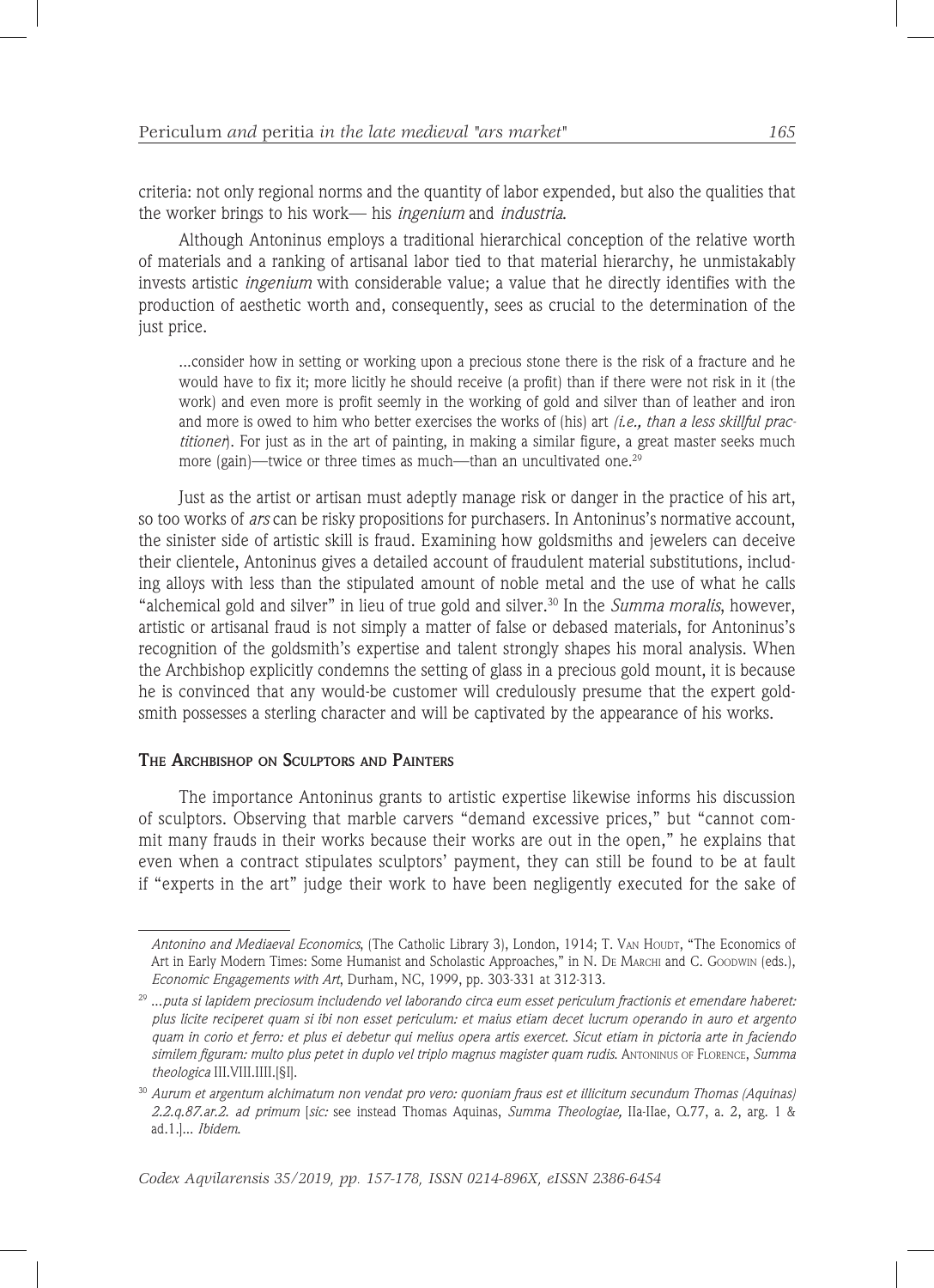speed. 31 According to the *Summa*, the adjudication of the quality of monumental sculpture requires professional artistic expertise.

Antoninus discusses painters in the chapter of the *Summa* dedicated to the makers of "texts, pictures, and documents."32 In contrast to the work of scribes, he observes that "painters reasonably demand, concerning the payment of their art making, that they should be paid more or less, not only according to the quantity of the work, but rather according to (their) diligence and to (their) greater expertise in the art."33 In this respect, Antoninus aligns painters with goldsmiths and jewelers. Like goldsmiths and jewelers, painters should not be compensated on the basis of quantity alone; they justly seek payment that reflects their skilled expertise and, accordingly, the determination of the value of their work in monetary terms always involves aesthetic judgment.

In the passage of the *Summa* best known to art historians, Antoninus characterizes painters whose depictions contradict the Christian faith as "reprehensible." Echoing Lucas of Tuy (d. 1249), 34 he decries tricephalic depictions of the Trinity, but he also objects to representations of Jesus as a fully formed baby sent into the Virgin's womb, the inclusion of the midwives in depictions of the Nativity, images of the Christ Child holding a writing tablet, and Thomas the Apostle receiving the Virgin's girdle at her Assumption. 35 Although Antoninus does not go

<sup>&</sup>lt;sup>31</sup> The discussion of sculptors forms part of a chapter dedicated to architects and builders (*De architectis seu aedificatoribus huiusmodi"): "Lapicidarii quoque his adnectuntur; quorum aliqui lapides caedunt: et ad rudem formam trahunt. Alii diuersa inde opera exacta perficiunt alii statuas et figuras sculpunt: vt etiam marmorarii qui in operibus suis multas fraudes non possunt: quia manifesta sunt opera eorum: possunt tamen nimis precium exigere sui laboris; sed si sic existimatur a peritis in arte eis credendum post pactum etiam factum de mercede: si negligenter operaretur vt citius expediret: malum esset. In hac arte periti fuerunt sancti .4. coronati*. Antoninus of Florence, *Summa theologica* III.VII.IIII.§VIII.

<sup>32</sup> *De artificibus circa scripturas et picturas et chartas*: Antoninus of Florence, *Summa theologica* III.VIII.IIII.§XI. Richard and Mary Rouse conclude that the pictures Antoninus has in mind are primarily book illuminations: Rouse and Rouse, "St. Antoninus of Florence."

<sup>33</sup> *Pictores non solum secundum quantitatem laboris: sed magis secundum industriam et maiorem peritiam artis de salario sui artificii magis vel minus rationabiliter postulant sibi solui*. Antoninus of Florence, *Summa theologica* III.VIII.IIII.§XI.

<sup>34</sup> On Lucas of Tuy, see M. Schapiro, "From Mozarabic to Romanesque in Silos," *The Art Bulletin,* 21 (1939), pp. 313-374 (nota bene: Schapiro's discussion of Lucas's writings contains several errors of fact, corrected by Gilbert); Gilbert, "A Statement of the Aesthetic Attitude around 1230"; E. Falque Rey, "La iconografía de la crucifixión en un tratado escrito en latín en el s. xiii por Lucas de Tuy," *Laboratorio de Arte: Revista del Departamento de Historia del Arte*, 23 (2011), pp. 19-32; S. Moralejo, "D. Lucas de Tuy y la 'actitud estética' en el arte medieval," *Euphrosyne: revista de filologia clássica* n.s. 22 (1994), pp. 341-346; Binski, "The Crucifixion"; R. Berliner, "The Freedom of Medieval Art," *Gazette Des Beaux-Arts,* 28 (1945), pp. 263-288; J.-M. Sansterre and P. Henriet, "De 'l'inanimis imago' à 'l'omagem mui bella': méfiance à l'égard des images et essor de leur culte dans l'Espagne médiévale (viixiii siècles)," *Edad Media: revista de historia*, 10 (2009), pp. 37-92. For discussion of tricephalic trinities and their critics (including Antoninus of Florence) see R. Mills, "Jesus as Monster," in B. Bildhauer and R. Mills (eds.), *The Monstrous Middle Ages,* Cardiff, 2003, pp. 28-54 at 37-47.

<sup>35</sup> *Reprehensibiles etiam sunt cum pingunt ea quae sunt contra fidem: cum faciunt trinitatis imaginem vnam personam cum tribus capitibus quod monstrum est in rerum natura: vel in annunciatione virginis paruulum puerum formatum scilicet iesum mitti in vterum virginis: quasi non esset de substantia virginis eius corpus assumptum; vel paruulum iesum cum tabula letterarum cum non didicerit ab homine. Sed nec etiam laudandi sunt cum apocrypha pingunt vt obstetrices in partu virginis. Thomae apostulo cingulum suum a virgine maria in assumptione sua propter dubitationem eius dimissum et huiusmodi*. Antoninus of Florence, *Summa theologica* III.VIII.IIII.§XI.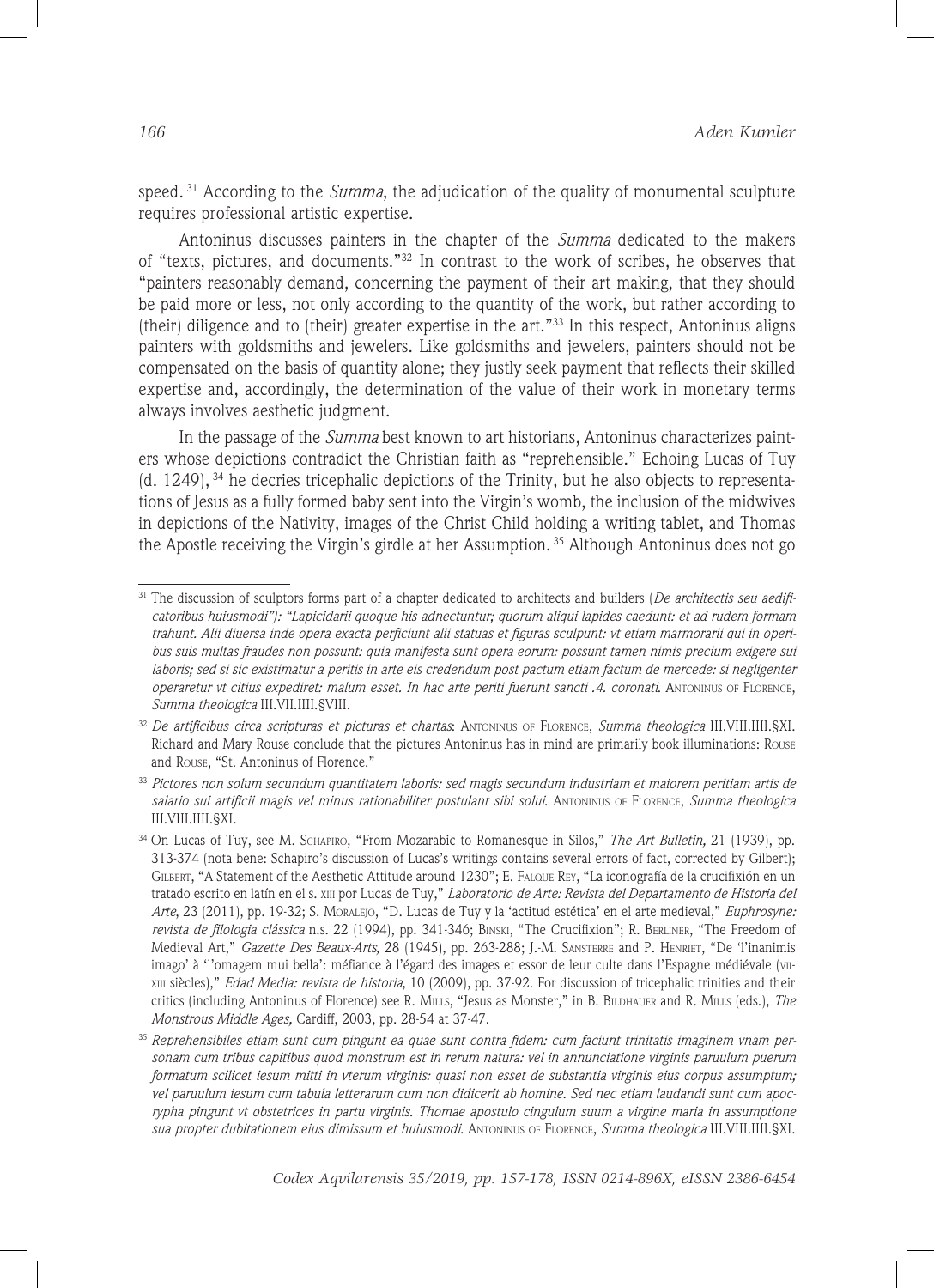so far as to brand the painters of such subjects as heretics (as Lucas of Tuy did not hesitate to do), he clearly condemns these iconographic motifs on doctrinal grounds.

The corruption of belief by painting is, however, not the Archbishop's only, or even his first concern. Opening his inventory of illicit paintings with "images that provoke the libido not from their beauty, but because of their arrangement, like naked women and that kind of thing,"36 Antoninus concludes with the remark:

In narrative scenes of the saints or in churches it seems superfluous and pointless to paint curious things that are not fit to excite devotion, but rather laughter and vanity, like apes and dogs chasing rabbits and this kind of thing, or the vain ornaments of vestments.<sup>37</sup>

The provocation of erotic excitement, laughter, and vanity bookend the *Summa*'s account of the dangers posed by the art of painting. As in his discussion of precious metalwork, so too Antoninus grants the art of painting considerable persuasive force. Painting practiced with *peritia*, he asserts, should be highly valued. At the same time, within the *Summa moralis*'s normative moral economy, aesthetically powerful, expertly accomplished painting can please the eye and provoke affective responses in all the wrong ways.

Antoninus of Florence understood the *forum* of the conscience—examined and assessed in the practice of confession—to be profoundly imbricated with the commercial *forum* of the marketplace. His *Summa* attempts to thoroughly equip confessors with the knowledge they need to elicit complete confessions and to fairly evaluate the nature and gravity of moralreligious infractions committed in the pursuit of financial gain. Accordingly, Antoninus emphasizes both the legitimate recompense of artistic and artisanal expertise and risk, and the dangers posed by illegitimate deployments of skilled perfidy proper to each art. The Archbishop's pastoral pedagogy and his conception of artistic skill are grounded in a single presupposition: namely, that the specialized expertise of artists and artisans poses a significant challenge to the confessor, to the consumer, and also—in the form of temptation—to the artist. Accordingly, the confessor must possess sufficient knowledge of the ways and means—both virtuous and vicious—of each craft if he is to solicit a truly complete confession from practitioners. Uninformed consumers*,* by contrast, are incapable of accurately assessing works of *ars* and, persuaded by appearances, likely to put their trust in a maker's expertise. It thus falls to confessors to urge talented artists and artisans to resist the urgings of greed and to turn their talent and expertise to the making of honest works.

#### **Legislating loiaux marchandise**

Antoninus was not alone in seeing the *ars* market as an arena for feats of aesthetically captivating skill and skillful deceit. Throughout medieval Europe, practitioners of crafts and the authorities tasked with overseeing them recognized that otherwise laudatory forms of artistic

<sup>36</sup> *...imagines prouocatiuas ad libidinem non ex pulchritudine sed ex dispositione earum vt mulieres nudas et huiusmodi. Ibidem*.

<sup>37</sup> *In historiis etiam sanctorum seu in ecclesiis pingere curiosa quae non valent ad deuotionem excitandam: sed risum et vanitatem: vt simeas et canes insequentes lepores et huiusmodi: vel vanos ornatus vestimentorum … Ibidem*.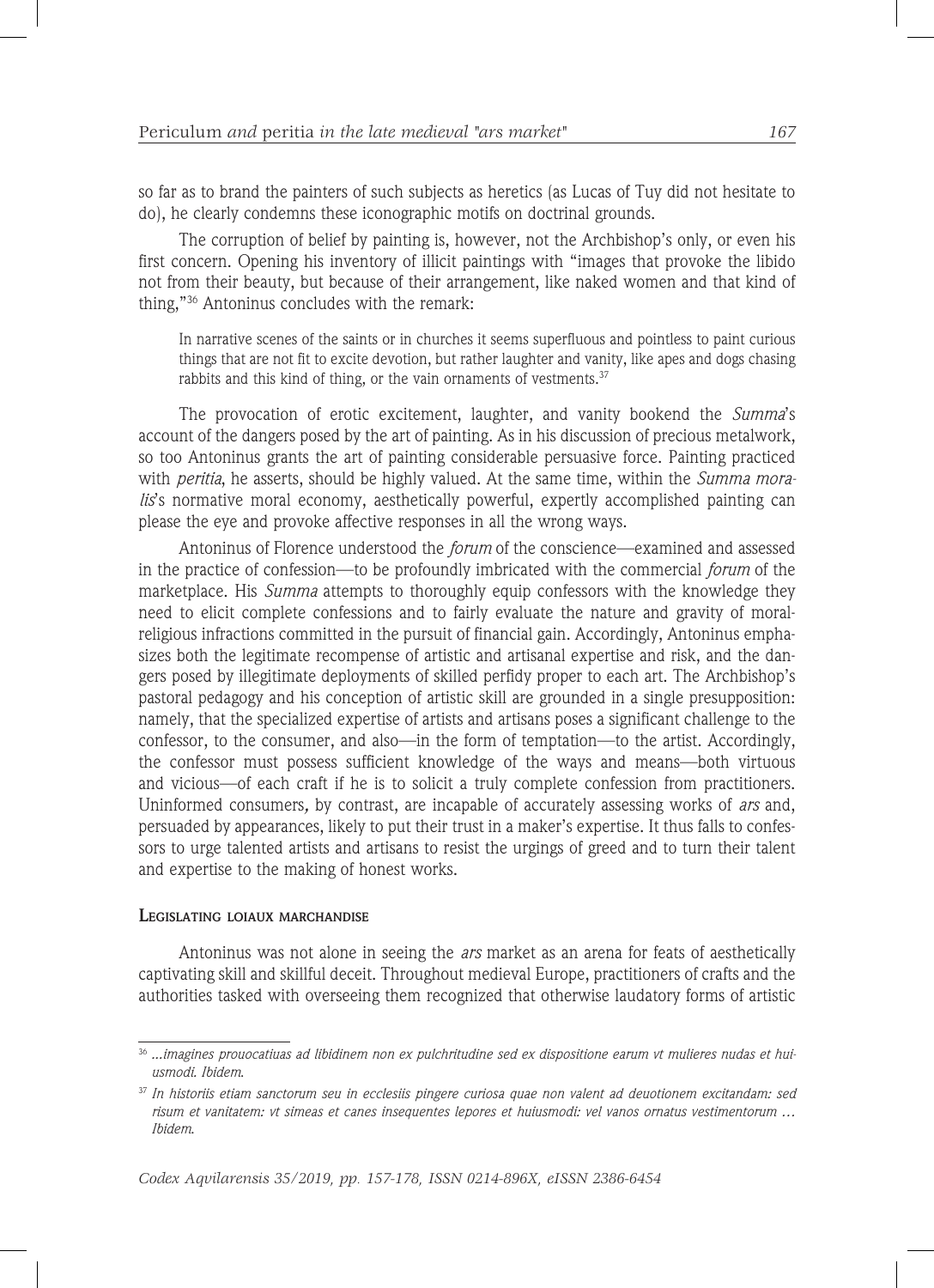and artisanal expertise could be turned to illicit ends and consumers were likely to be none the wiser.

The so-called *Livre des métiers* associated with Étienne Boileau, *prévôt* of Paris from  $1261-1269$ ,<sup>38</sup> is, arguably, the best known example of an official response to this perceived state of affairs.<sup>39</sup> Sometime between 1266-1269, as part of a broader reform of the prévôté of Paris, Boileau compiled and committed to writing "li establissement des mestiers de Paris": the customary practices, obligations, and exemptions that governed many of the crafts practiced in Paris.40 Known today as the *Livre des métiers*, Boileau's compilation aimed to codify "best practices" for various Parisian trades and crafts, as well as their legal and fiscal obligations and exemptions.<sup>41</sup> For practitioners of the crafts, the codification and registration of customary practices, privileges, and obligations could be advantageous: it allowed each trade to insist upon its prerogatives, to resist unwelcome increases to its obligations, and to itself define and assess, on an ongoing-basis, "honest" and "false" work.<sup>42</sup>

In the prologue to his compilation, Boileau confronts the menace of fraud and the pressing need to ensure the honesty of the work, wares, and legal oversight of Paris's artisanal economy:

Because we have seen in Paris, in our time, a great deal of complaint and conflict—thanks to perfidious envy, which is the mother of complaint, and unrestrained greed, which devastates

<sup>38</sup> Boileau had previously served as royal *prévôt* of Orléans from 1259-1260; for a corrective account of Boileau's life and his work as *prévôt* of Paris, see W. Jordan, *Men at the Center: Redemptive Governance under Louis IX*, (The Natalie Zemon Davis Annual Lecture Series at Central European University 11), Budapest, 2012, pp. 37-70.

 $39$  This appellation was employed in the eighteenth century, but it is not attested in the extant medieval sources; for further discussion of the manuscript tradition and the dating of the regulations, see C. Bourlet, "Le *Livre des métiers* dit d'Étienne Boileau et la lente mise en place d'une législation écrite du travail à Paris (fin xш<sup>e</sup>-début xiv<sup>e</sup> siècle)," *Médiévales*, 69 (2015), pp. 19-48. On the *Livre des métiers* see also E. Sears, "Craft Ethics and the Critical Eye in Medieval Paris," *Gesta*, 45 (2006), pp. 221–238; E. Sears, "Scribal Wit in a Manuscript from the Châtelet: Images in the Margins of Boileau's Livre Des Métiers, BnF, MS Fr. 24069," in K. Smith and C. Krinsky (eds.), *Tributes to Lucy Freeman Sandler: Studies in Illuminated Manuscripts*, London, 2007, pp. 157-172; E. Coornaert, "Notes sur les corporations parisiennes au temps de saint Louis d'après le 'Livre des métiers' d'Étienne Boileau," *Revue historique,* 177 (1936), pp. 343-352; E. Sears, "Ivory and Ivory Workers in Medieval Paris," in P. Barnet (ed.), *Images in Ivory: Precious Objects of the Gothic Age*, Detroit, 1997, pp. 19-37; C. Bourlet, "Les tabletiers parisiens à la fin du Moyen Âge," in E. Lalou (ed.), *Les tablettes à écrire de l'antiquité à l'époque moderne*, (Bibliologia 12), Turnhout, 1992, pp. 323-344.

<sup>40</sup> Both publications of the *Livre des métiers* must be used with care: G.-B. Depping, *Réglemens sur les arts et métiers de Paris, rédigés au xiii<sup>e</sup> siècle et connus sous le nom du Livre des métiers d'Étienne Boileau* (Collection de documents inédits sur l'histoire de France. Première série. Histoire politique), Paris, 1837; R. de Lespinasse and F. Bonnardot, *Les métiers et corporations de la ville de Paris. xiii<sup>e</sup> siècle. Le livre des métiers d'Étienne Boileau* (Histoire générale de Paris. Collection de documents), Paris, 1879.

<sup>41</sup> These obligations and exemptions included participation in, or exemption from the *guet* (watch), as well as various tariffs or fees owed to the crown. The prologue identifies the compilation as having three sections: (1) the rules, privileges and obligations observed by the trades; (2) the tariffs levied on various goods imported to and/or sold in Paris; (3) the jurisdictional rights of different *seigneuries* within Paris. Under Boileau, only the second section was completed; the first section was compiled, but revised and supplemented on an ongoing basis thereafter; the third section was begun in the first half of the fourteenth century, only to be abandoned: Bourlet, "Le *Livre des métiers*," pp. 25, 44 et *passim*.

 $42$  On the organization and regulation—both formal and informal—of medieval urban crafts see G. Rosser, "Crafts, Guilds and the Negotiation of Work in the Medieval Town," *Past & Present*, 154 (1997), pp. 3-31.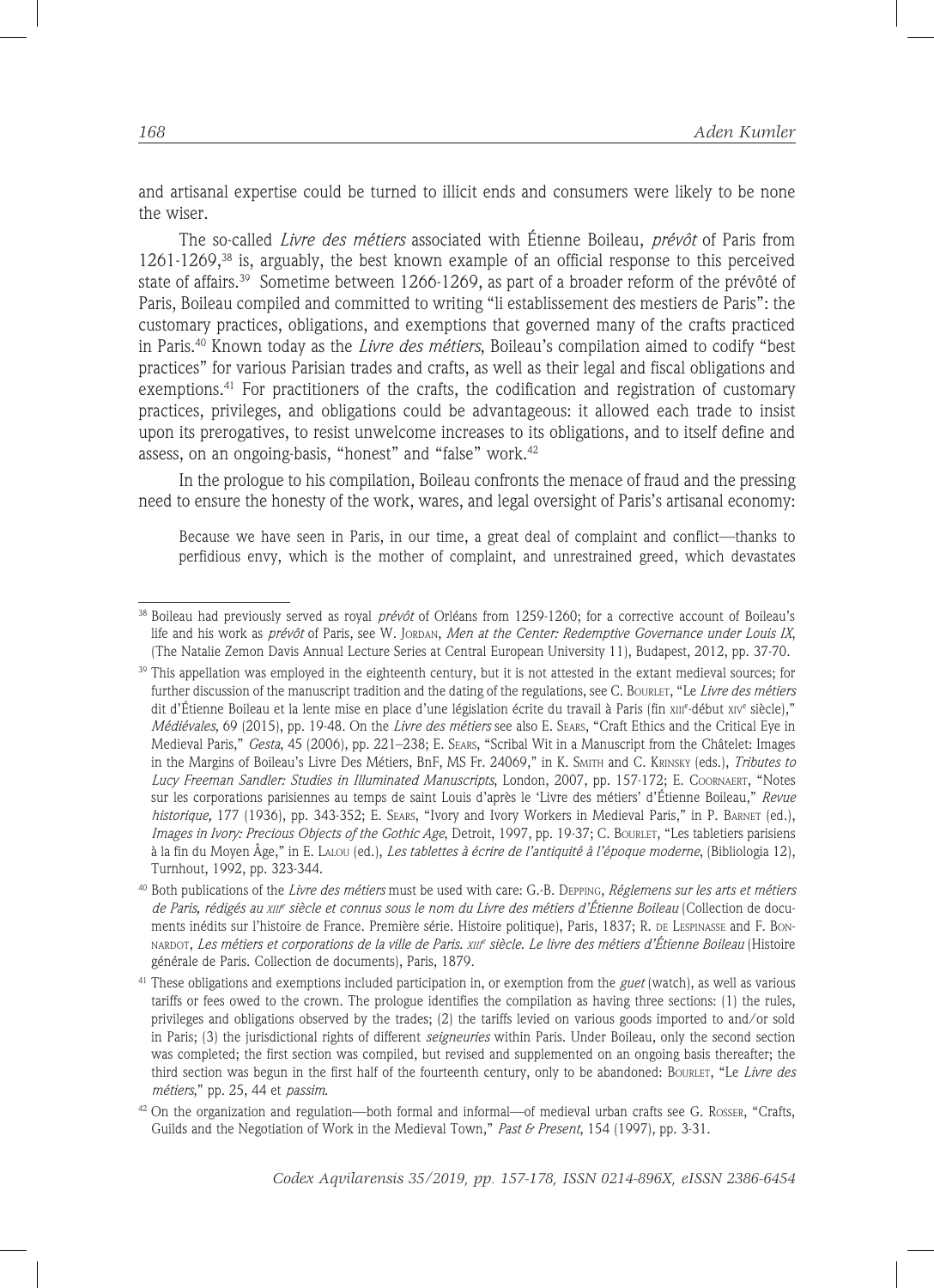itself, and, due to the idiocy of the young and of the ignorant—between foreign people (i.e., non-Parisians) and those of the city who employ and practice a trade, because they have sold foreigners some wares of their trade that were not as good, nor as honest as they should be... and between the toll and tax collectors of Paris and those who owe Parisian tolls and taxes, and those who do not owe them, and even between ourselves and those who have legal rights or jurisdiction in Paris, who demanded and requested (things of) us that they should not have, have not had in the past, nor are accustomed to have, and because we fear lest the King be disadvantaged, and those who collect the tolls on the part of the King should lose (them), and because false works should not be made and sold in Paris, and nor should bad tolls become customary, and because the office of a good judge is to abolish and put an end complaints, to the best of his ability, and to wish to make all do good, not exclusively from fear of penalties, but (also) through the guidance of rewards, our intention is to clarify in the first part of this work, to the best of our ability, all the trades of Paris, their regulations, the manner of the undertakings of each trade, and their fines... We have done this for the profit of all, and even for the poor and for the foreigners who come to Paris to buy some merchandise, so that the merchandise should be so honest that no one will be deceived by its vice, and for those who in Paris owe some taxes and for those who do not owe them, and equally to chastise those who, out of greed for base gain or through idiocy, demand and take them (i.e. taxes) against God, against the law, and against reason. When this (the compilation) was done, gathered together, assembled, and put in order, we had it read before a great number of the most wise, most honest, and oldest men of Paris, and those who ought to know the most about these things, all of whom together greatly praised this work.<sup>43</sup>

Identifying the vices of envy and greed as threats to the honest practice of craft—and to the city of Paris, as a whole—Boileau frames the codification of trade-specific regulations as a vital measure that will protect ignorant consumers and skilled craftspeople, alike. Significantly, the *prévôt* takes pains to emphasize the consultative nature of the project he has undertaken. According to the prologue of the *Livre des métiers*, skilled expertise is not simply as a cause of artisanal fraud, but rather a crucial part of the solution to this perfidious phenomenon. Indeed, as

<sup>43</sup> *Pour ce que nous avons veu a Paris, en nostre tans, mout de plais et de contens par la delloial envie qui est mere de plais, et deffernée couvoitise qui gaste soy meisme, et par le non sens as jones et as poi sachans, entre les estranges gens et ceus de la vile qui aucun mestier usent et hantent, pour la reson de ce qu'i1 avoient vendu as estranges aucunes choses de leur mestier, qui n'estoient pas si bones ne si loiaus que eles deusent; et entre les paageurs et les coustumiers de Paris et ceus qui les coustumes et les paages doivent de Paris et ceus qui ne les i doivent pas; et meesmement entre nous et cex qui justice ou juridicion ont a Paris, qui le nous demandoient et requeroient autre que il ne le devoient avoir, ne n'ont usée ne acoustumée de avoir; et pour ce que nous nous doutiemes que li Rois n'i euist domage, et cil qui ont les coustumes de par lou Roy n'i perdisent, et que fauses oevres n'i fussent faites ne vendues a Paris, ou que mauvaises coustumes n'i fussent acoustumées; et pour ce que li offices au bon juge est d'abatre et de finer les plez a son pooir, et de voloir touz faire bons, non pas tant seulement par paour de paines, mès par amonestement de louiers; nostre intenptions est a esclairer, en la premiere partie de ceste oeuvre, au mius que nous porrons, touz les Mestiers de Paris, leur ordenances, la maniere des entrepresures de chascun mestier, et leur amendes... Ce avons nos fait pour le profit de touz, et meesmement pour les povres et pour les estranges qui a Paris vienent acheter aucune marchandise, que la marchandise soit si loiauz qu'il n'en soient deceu par le vice de li; et pour ceus qui a Paris doivent aucune droiture ou aucune coustume, ou qui ne les doivent pas; et meesmement pour chastier ceus qui par covoitise de vilain gaaing ou par non sens les demandent et prendent contre Dieu, contre droit et contre raison. Quant ce fu fait, coincoilli, assamblé et ordené, nous le feimes lire devant grant plenté des plus sages, des plus leauz et des plus anciens homes de Paris, et de ceus qui plus devoient savoir de ces choses; li quel tout ensamble loerent moult ceste oevre*. LESPINASSE and BONNARDOT, *Les métiers et corporations de la ville de Paris*, pp. 1-2.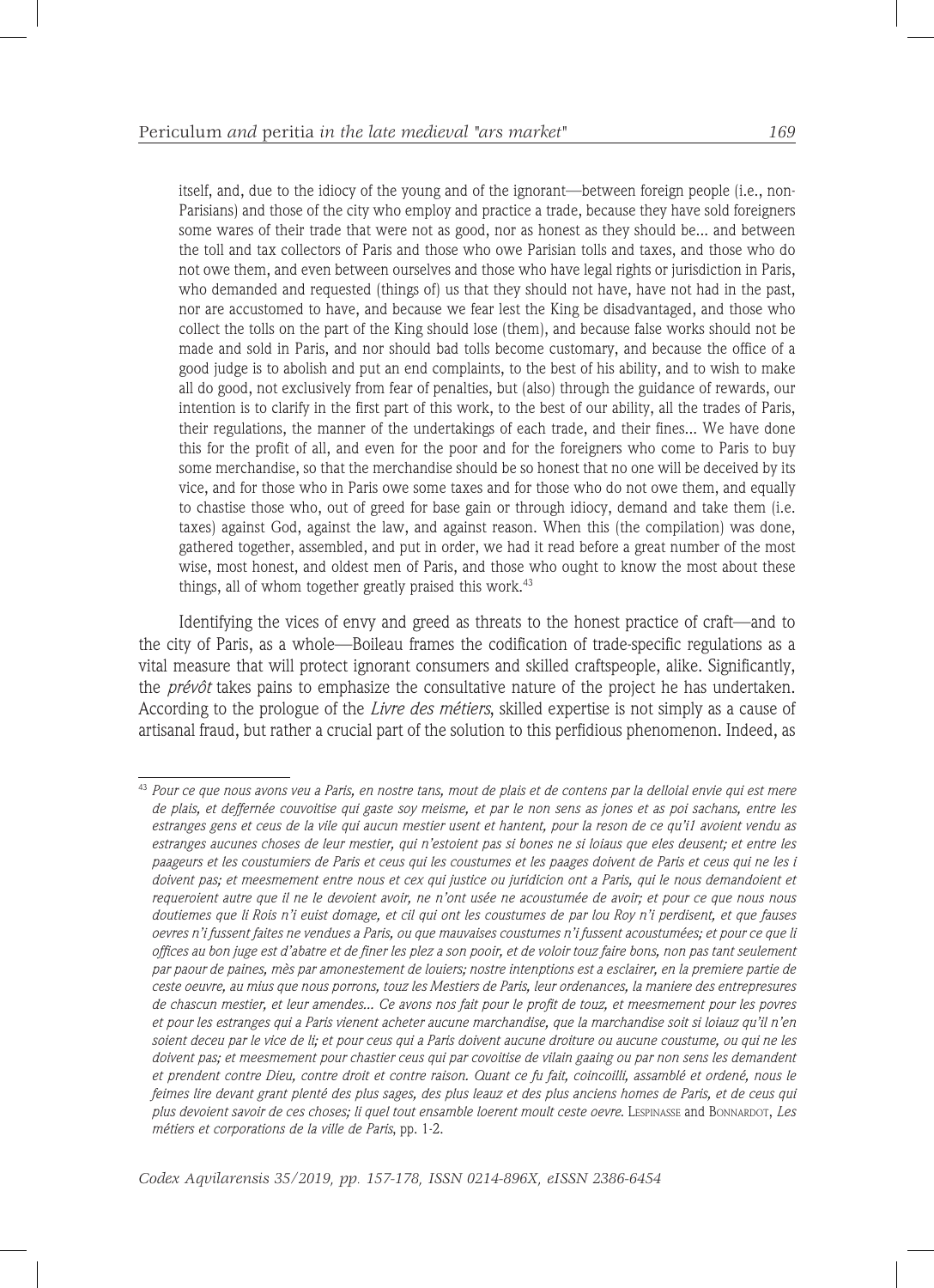the prologue stresses (and many of the trade-specific regulations reiterate), respected and senior representatives of each craft provided the substance of the regulations codified by Boileau and it was senior members of each craft or trade who exercised the role of expert assessors of wares made in Paris.<sup>44</sup> For Parisian craftspeople and merchants, as Elizabeth Sears has acutely observed.

Professional expertise was a point of pride. It is assumed throughout the *Livre des métiers* that the *prévôt,* having no specialist knowledge, had to be given instruction. [...] Nor was it assumed that the *prévôt* had the wherewithal to adjudicate without expert witness. [...] The trades were highly specialized. The *prévôt de Paris* was seen to be out of his depth when it came to recognizing craftspecific varieties of false work.<sup>45</sup>

Drawing upon Sears's analyses, I want to make a slightly different point.46 The normative regulations compiled for different crafts and given the force of law in the *Livre des métiers* reveal a shared conviction that consumers—that is, non-makers—both lacked the expertise to accurately assess works of *ars* and were easily taken in by false appearances. The inexpertise of consumers or customers was, in this respect, part and parcel of the risky dynamics of the late medieval *ars* market. Seduced by seemingly "honest" and attractive works, purchasers could easily become the victims of artisanal cunning, a scenario that exercised the imaginations of craftspeople and civil and religious authorities greatly in the later Middle Ages. As the 1443 *ordonnances* issued for goldsmiths in Dijon underscore, false works were deemed to be harmful on grounds both economic and soteriological:

... it is very agreeable to God our Creator and Redeemer that those who are responsible for procedure, governance, and the administration of justice act so that to each is rendered what is due him, and with equity and reasonable measure he acts so that the ignorant or unknowledgeable in affairs of great skill and subtle knowledge should not defrauded or tricked by those who have greater theoretical knowledge and cunning in said things. And for a long time now, we and our predecessor mayors and the *eschevins* of this said city (*i.e.,* Dijon) have been informed concerning a number of goldsmiths and people doing the work of a goldsmith, such as selling vessels and precious objects of gold and silver, on many and diverse occasions, by having worked and sold (works made of) a lesser alloy than is done in the good city of Paris, ... a number of people, both ecclesiastics as well as nobles and *bourgeois*, merchants ... and the other, simple people have been deceived, because frequently when they have seen the vessel or precious objects that they bought marked with the sign of the goldsmith who made it, they have relied upon the said mark and believed that the work was good... And in this way the said city of Dijon has been, and is less frequented by all manner of people having to do with the said things above mentioned... in all places where affairs are well governed with good justice, reason, and procedure, the grace of our blessed Creator and Redeemer abounds more expansively than in places where fraud and deception reign.<sup>47</sup>

<sup>44</sup> For discussion of conflict among experts in relation to wares involving multiple crafts and multiple cities, see: C. Bourlet and C. Thomas, "Les articles de Paris sous l'œil de l'expert. Le problème des alliages à base de cuivre et d'étain au Moyen Âge (xiii<sup>e</sup>-xiv<sup>e</sup> siècles)," in L. Feller and A. Rodríguez (eds.), *Expertise et valeur des choses au Moyen âge. II, Savoirs, écritures, pratiques*, Madrid, 2016, pp. 359-84.

<sup>45</sup> Sears, "Craft Ethics," p. 228.

<sup>46</sup> In addition to Sears's important work (n39 supra) see also M. de Gailhard-Bancel, *Les anciennes corporations de métiers et la lutte contre la fraude dans le commerce et la petite industrie*, Paris, 1913.

<sup>47</sup> *...comme il soit chose très agréable à Dieu nostre Créateur et Rédempteur que ceulx qui ont charge de police, gouvernement et administration de justice, facent tant que à ung chacun soit rendu ce qui lui est deu et par égualité et*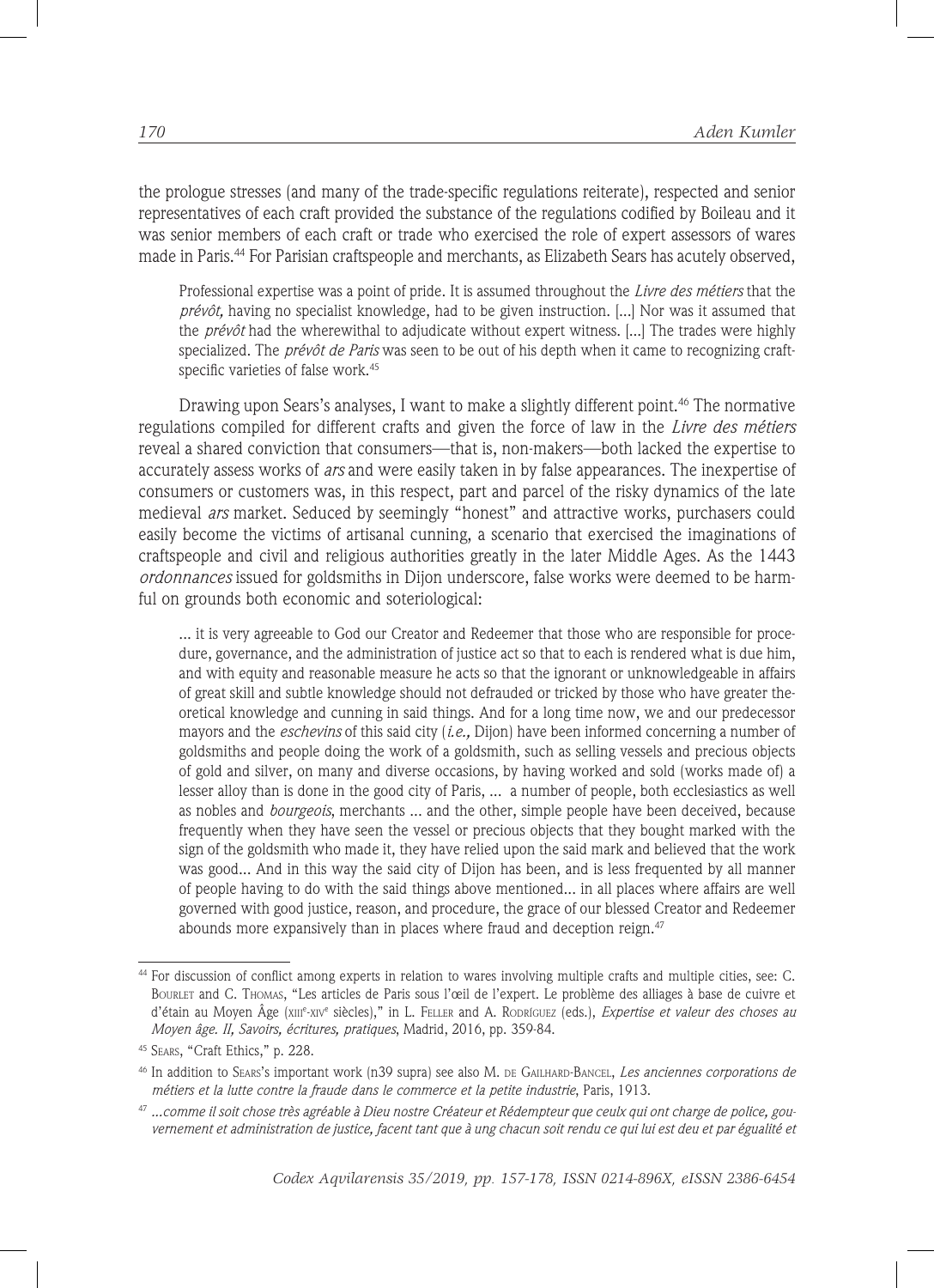The Dijon *ordonnances* praise and castigate goldsmiths in a single stroke: it is the acknowledged *plus grand spéculacion et subtilité* of workers in precious metal that allows them to deceive all manner of consumers. Further, the very real difficulty of assessing metallurgic substance from appearances makes it impossible for non-practitioners to assess the materials worked by the goldsmith.<sup>48</sup> Even a goldsmith's mark is no guarantee of quality; in fact, the *ordonnances* claim, such marks only lend greater credence to badly made works and thereby damage Dijon's reputation as a center for metalwork. Finally, according to the *ordonnances*, the consequences of artisanal fraud and ineffective judicial oversight are not only commercial: where deception and fraud flourish, divine grace and its soteriological dividends are scarce.

Although the 1443 *ordonnances* for the goldsmiths of Dijon praise the city of Paris for its standards of fineness and mercantile excellence, in the mid-fourteenth-century all was not well in the great Parisian market complex of les Halles (also known as the *aula campellorum*). In an *ordonnance* calling for the reformation and renovation of les Halles, issued at Paris on October 13, 1368, the French king Charles V contrasted the market's ruinous current state with its past glory:

...when the aforementioned *Halles* were inhabited and frequented by merchants, and people in the aforementioned occupations went there and sent their goods and merchandise there, as they were and are held and bound to (do), it was, without peer, one of the most beautiful things of Paris to see, which it is not presently, which greatly displeases us and not without reason...<sup>49</sup>

*mesure raissonable fait tellement que les non saichans ou congnoissans en matière de grant art et subtile science ne soient desfraudez ne baretez par ceulx qui ont plus grand spéculacion et subtilité esd. choses. Et il soit ainsi de longtemps ayons et nos prédécesseurs mayeurs et eschevins de ceste dicte ville, esté informés que plusieurs orfèvres et gens tant ouvrans dud mestier d'orfèvrerie comme vendans vaisselles et joyaulx d'or et d'argent en ayant plusieurs et diverses fois ouvré et vendu de moindre aloy que l'on ne fait en la bonne ville et cité de Paris... plusieurs, tant gens d'église comme nobles et bourgeois, marchans ... et les autres simples gens, ont esté déceuz en ce, tant parce que souventes fois quand ils ont veu la vaiselle ou joyaulx qui achetoient signez du seing de l'orfèvre qu'il avoit faicte, ils se sont rapportez aud. seing et ont reputé l'ouvraige estre bon... Et par ce moyen lad. ville de Dijon a esté et est moins fréquentée de toutes manières de gens ayans à faire des choses dessus dictes... et avec ce nous ayans regard ad ce que en tous lieux où la chose est bien gouvernée par bonne justice, raison et police, la grâce de nostre benoist Créateur et Rédempteur y abonde plus largement que es lieux là ou règne fraulde et décepcion*. Transcribed in A.-V. Chapuis, *Les anciennes corporations dijonnaises. Réglements, statuts et ordonnances,* Dijon, 1906, pp. 306-307. On the late medieval organization and regulation of Dijon goldsmiths see also C. David, "Medieval Jewellers and Their 'Families', a View from the Dijon Archives," *Jewellery History Today* (2012), pp. 5-7; C. Vandeuren-David, "Les métiers et l'Église à Dijon aux xiv<sup>e</sup> et xv<sup>e</sup> siècles: au couer de la lutte, entre pouvoir spirituel et pouvoir urbain," in J. Theurot and N. Brocarp (eds.), *La ville et l'Eglise du xiif siècle à la veille du Concile de Trente: regards croisés entre comté de Bourgogne et autres principautés: actes du colloque des 18 et 19 novembre 2005*, (Annales littéraires de l'Université de Franche-Comté 825), Besançon, 2008, pp. 159-168.

<sup>48</sup> On goldsmiths' marks see R. Lightbown, *Secular Goldsmiths' Work in Medieval France: A History*, (Reports of the Research Committee of the Society of Antiquaries of London 36), London, 1978, pp. 1-9 (with further bibliography).

<sup>49</sup> *...quant les dictes Halles ont esté habitées & fréquantées par les marchans, & que les gens des diz mestiers y aloient, & envoyoient leurs denrées & marchandises; comme tenus & abstrains y estoient & sont, ce feust, senz comparison, l'une des plus belles choses de Paris, à veoir; ce qui n'est pas à present, dont moult Nous desplaist, & non senz cause...*: D.-F. Secousse, *Ordonnances des rois de France de la troisième race*, Paris, 1736), vol. 5, pp. 147–150 at 148, see also pp. 261-262. The situation had, apparently, not improved by 1408, when Charles VI re-employed much of this phrasing in letters patent (8 May 1408): D.-F. Secousse, *Ordonnances des rois de France de la troisième race*, Paris, 1755, vol. 9, p. 329.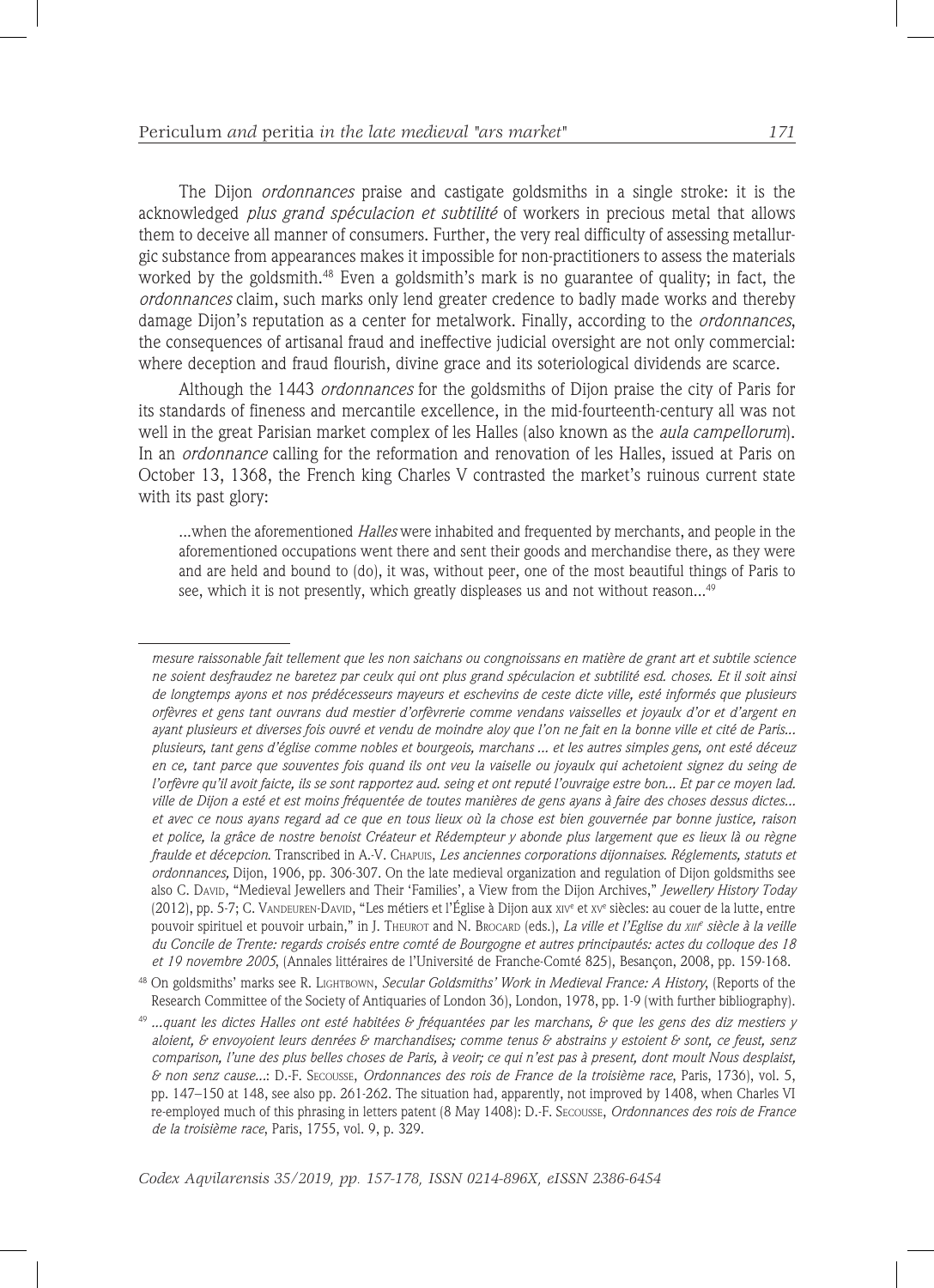In the continuation of the *ordonnance* the king demands that members of the relevant Parisian crafts<sup>50</sup> comply with established law by selling their wares on Wednesdays, Fridays and Saturdays only in les Halles:

...each one in the distinct *Halle* for his trade and merchandise, so that all manner of people who want to have and to buy, can and may have better purchases/prices and a greater ability to get them, and also so the said wares may be seen and inspected more readily by the wardens of the said trades and merchandises, as much for the profit and utility of the common good, as for the decoration of our said good city of Paris, which is the principal and capital city of our realm... $51$ 

Calling for the reform and renovation—both regulatory and physical—of les Halles, the French king's *ordonnance* identifies the market complex as one of Paris's greatest ornaments: an ornament that attracts crowds and affords them—as well as expert assessors—a chance to see and inspect the rich variety of wares on offer in Paris.

The fixed architecture of les Halles was itself purpose-built for practices of visual inspection. Many of the buildings that made up the famed Parisian market featured large windows that regulations dictated should not be blocked from within or by temporary stalls on the exterior.<sup>52</sup> Stallholders were allowed to construct new windows, at their own expense, so long as they did so "en telle maniere que ils ne fassent prejudice a autruy."<sup>53</sup> By design, and according to regulations, les Halles—like all medieval market halls—was an aesthetic arena in which the play of light could be exploited to the advantage of the seller, or else to expose less than honest, or beautiful work.

Cloth merchants, in particular, enjoyed a reputation in the Middle Ages for skillfully manipulating optical conditions to enhance the appearance of their wares. As a French translation of Bartholomeus Anglicus's *De proprietatibus rerum* noted:

... an intensely red color strongly strikes the sense of sight, just as white does, and it imparts color to things that are near to it; and therefore drapers hang red cloths in front of the light (source), so that buyers are able to better take pleasure in other cloths, thanks to the redness that impedes their sense of sight.<sup>54</sup>

<sup>50</sup> I.e., the makers and sellers of *toutes manieres de denrées ou marchandises, comme bled & tout autre grain, poissons de mer, tant frés comme salés, drapperie, pelleterie, mercerie, freperie, tapicerie, chauffes, toilles, chauderonaille, cuirs tant tamé comme conroyé, cordouennerie & pluieurs autres denrees & marchandises de semblable condicion ... epecialment les Merciers, Pelletiers, Frepiers, Tapissiers, Chauderonniers & autres.*..: Secousse, *Ordonnances*, 1736, vol. 5, p. 147.

<sup>51</sup> ...*chacun en sa Halle distincte, pour son mestier & marchandise, afin que toutes manieres de gens qui en vouldront avoir & acheter, puissent & doyent avoir meilleurs marchiés, & plus grant faculté d'en avoir; & aussi que lesdictes denrées puissent estre veuës & visitées plus aisieement, par les Gardes des diz mestiers ou marchandises, tant au proufit & utilité de la chose publique, comme en la décoration de nostre dicte bonne ville de Paris, qui est la principal & capital Ville de tout nostre Royaume...* Secousse, *Ordonnances*, 1736, vol. 5, p. 148.

<sup>52</sup> A. Lombard-Jourdan, *Les halles de Paris et leur quartier dans l'espace urbain: 1137 - 1969*, (Études et rencontres de l'École des Chartes 28), Paris, 2009: https://books.openedition.org/enc/233#bodyftn28 [Ch. 2, paragraph 12].

<sup>53</sup> *Ibidem*.

<sup>54</sup> *Et por ce une couleur bien rouge blesce la veue aussi comme fait la blanche et si donne couleur aux choses qui sont pres de lui Et pour tant les vendeurs de draps pendent draps rouges devant la lumiere pour ce que les acheteurs puissent mieulx joir de la couleur des autres draps pour la rougeur qui leur epesche la veue*: Paris, BnF, MS fr.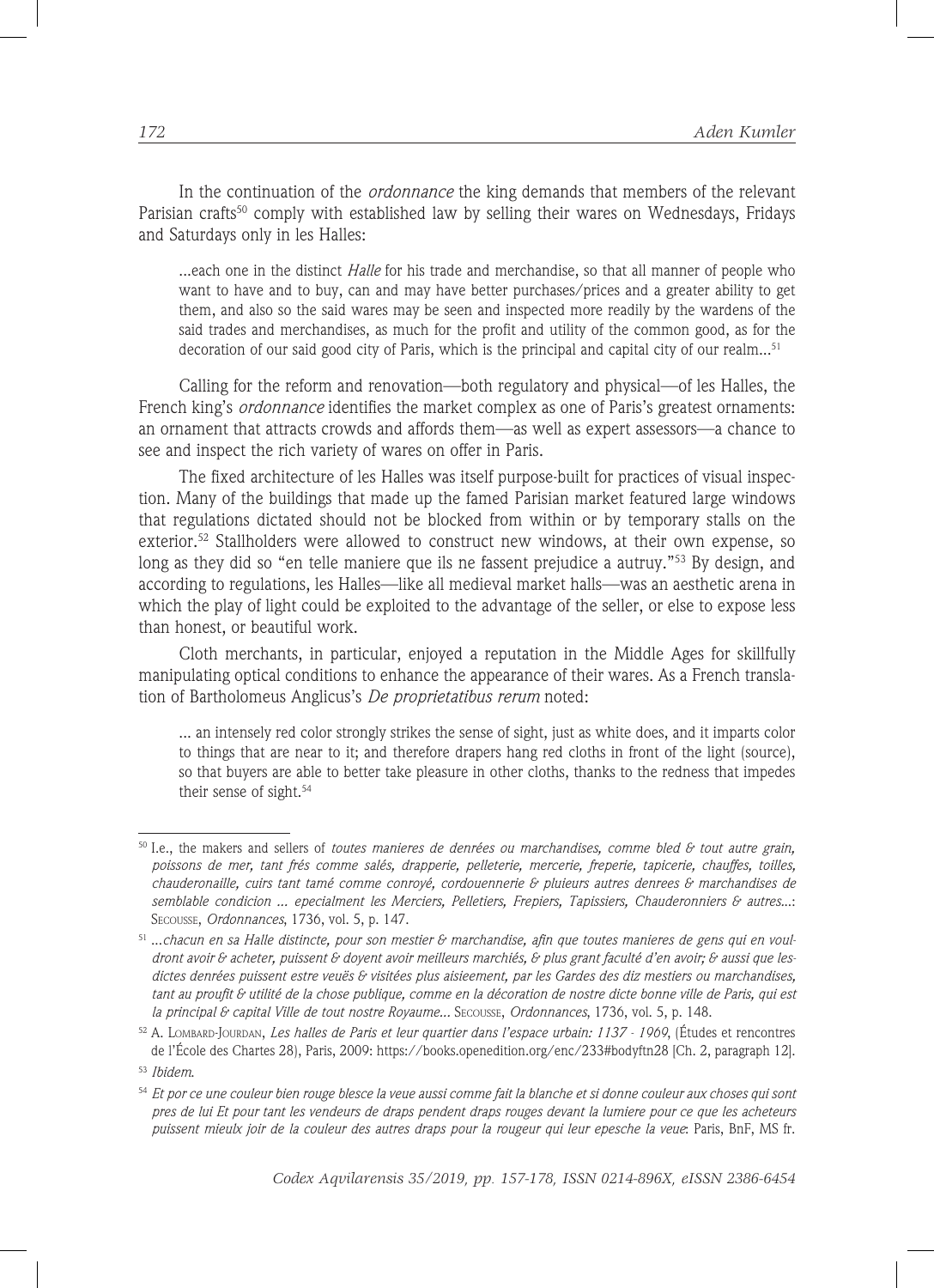The exploitation of lighting conditions by drapers is likewise referenced in the *Somme le roi,* a compendium of moral-spiritual instruction completed in c. 1280 by friar Laurent d'Orléans for the French king Philippe III.55 In a discussion of avarice, the *Somme le roi* observes that wares can be made to look better than they are, "as those drapers do, who choose dark places in which they sell their cloths."56 No wonder then, that Bernard of Clairvaux describes the monk in pursuit of cloth for a new habit as holding fabrics up to his eyes and subjecting them to the "ray of the sun."

As Bernard, Antoninus of Florence, and countless legislative texts recognized, encounters with artfully made works could be captivating, even overwhelming. The marketplace was an aesthetically saturated environment that enthralled the senses and, in so doing, stimulated profoundly human desires for the beautiful. And considerable risk attended the pleasures of the *ars* market: shoppers' perceptions of artfully made works could be artfully manipulated and consumers lacked the specialized *subtile* knowledge needed to judge skillfully made appearances.

### **At a loss for words in ars market: Jean de Jandun on les Halles, c. 1323**

The ocular pleasures and epistemological challenges of les Halles were spectacularly and cunningly captured in the *Tractatus de laudibus parisius* (Treatise concerning the praises of Paris; henceforth *De laudibus*) composed sometime before early November in 1323 by Jean de Jandun (d. 1328), a faculty member of the College de Navarre at the University of Paris.<sup>57</sup> Written as a riposte to a fellow Parisian academic who had taken issue with Jean de Jandun's (prior) *encomium* to the city of Senlis,58 *De laudibus* has attracted growing attention from modern scholars.59

<sup>22531,</sup> f. 376r; transcribed (erroneously) and discussed in M. Salvat, "Le Traité des Couleurs de Barthélémi l'Anglais (xiii<sup>e</sup> siècle)," in *Les couleurs au Moyen Âge*, (Sénéfiance 24), Aix-en-Provence, 1988, pp. 361-385 at p. 377.

<sup>55</sup> On the *Somme le Roi*, see the *ARLIMA* entry (with further bibliography): https://www.arlima.net/il/laurent\_dorleans.html

<sup>56</sup> *La septieme (i.e., sub-division of the eighth branch of the vice of avarice) est fere et pourchacer que la chose que en uent apert meileur quele nest comme font cil drapier qui eslisent les lius oscurs ou il uendent leur dras.* London, BL, Add. MS 54180, f. 34r.

<sup>57</sup> On Jean de Jandun's biography, see L. Schmugge, *Johannes von Jandun, 1285/89–1328: Untersuchungen zur Biographie und Sozialtheorie eines lateinischen Averroisten*, (Pariser historische Studien 5), Stuttgart, 1966.

<sup>58</sup> The text has been identified in two manuscripts: Paris, BnF, MS lat. 14884, ff. 170rA-176rB (often misidentified as MS lat. 642) and Vienna, ÖNB, Cod. 4753, ff. 196r-211r. The explicit to the text in Paris, BnF, MS lat. 14884, f. 176rB provides a *terminus ante quem: ... scriptus complete anno Verbi incarnati 1323<sup>o</sup> 4ª die Novembris. Pace* Schmugge the words "per Johannem de Genduno" are patently not to be found in the colophon: cf. SCHMUGGE, *Johannes von Jandun,* p. 25, n.150. For a succinct discussion of the occasion and likely audience for Jean's encomium: see E. Inglis, "Gothic Architecture and a Scholastic: Jean de Jandun's 'Tractatus de Laudibus Parisius' (1323)," *Gesta,* 42 (2003), pp. 63-85 at p. 64.

<sup>59</sup> Recent art historical discussion of *De laudibus* has focused on its account of architecture on the Île-de-la-Cité: E. Inglis, "Gothic Architecture and a Scholastic"; P. Binski, "Reflections on the 'Wonderful Height and Size' of Gothic Great Churches and the Medieval Sublime," in C. Jaeger (ed.), *Magnificence and the Sublime in Medieval Aesthetics: Art, Architecture, Literature, Music*, (The New Middle Ages), New York, 2010, pp. 129-156 at p. 147. For further perspectives on the text see A. Le Roux DE LINCY and L.-M. TISSERAND, *Paris et ses historiens aux xive et xve siècles*, Paris, 1867, pp. 3–20 (with Latin original and French translation pp. 32-79); R. Berger, *In Old Paris: An Anthology of Source Descriptions, 1323-1790,* New York, 2002, pp. 1-6 (with English translation of the text pp. 7-17); A.-H. Miller, "Revisiting Urban Encomia in Fourteenth-Century Paris: Poetics of Translation, Universalism, and the Pilgrim City," *Viator,* 45 (2014), pp. 193-210 at pp. 205–206.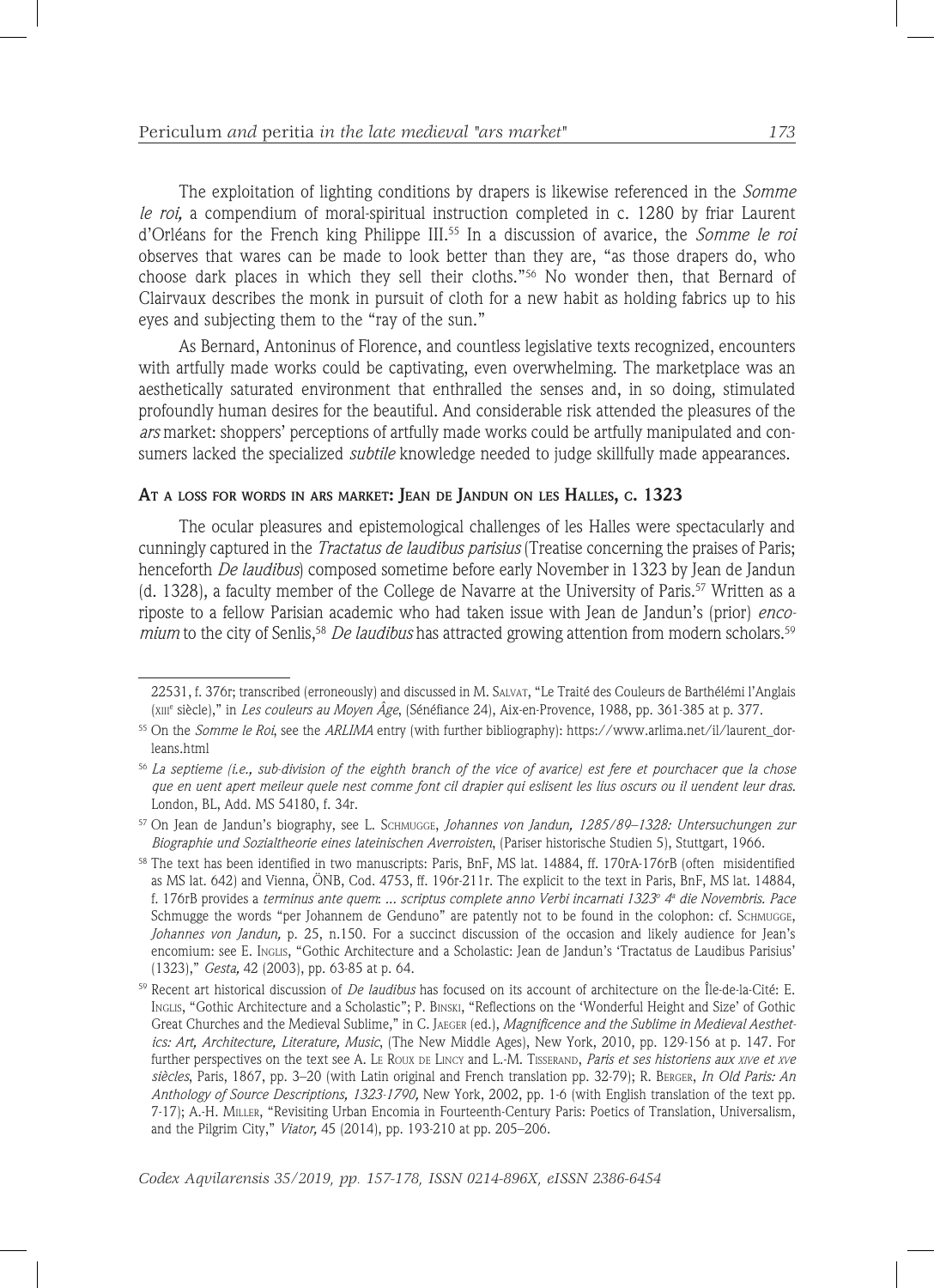Jean de Jandun introduces his reader to les Halles with the promise that this "joyful abode of the most lovely diversions" will present them with "every, and all species of jewels, in (the form) of very great treasuries of inestimable precious objects".<sup>60</sup> Already in the first sentence of his intricately wrought description of les Halles, Jean pulls out the rhetorical stops. As Emma Dillon has observed, Jean's poem, and its praise of the market and its contents, operates in the mode of hyperbole: anything and everything precious, pleasing, and beautiful can be found in the *aula campellorum*, in quantities that cannot be reckoned, with qualities that cannot be properly captured in language.61 *De laudibus* is a decidedly rhetorical work that seeks to convey the overwhelming spectacle of les Halles by means of a carefully calibrated Latin lexicon, deployed with considerable cunning.<sup>62</sup> Just as skillful medieval artisans put their expertise and talent to work in the crafting of objects that delighted the eye, pleased the senses, and induced longing, wonder, and even a frantic kind of desire, so too Jean worked in the medium of the Latin language to convey the superlative character of the great Parisian *ars* market.

To the best of my knowledge, modern commentators have yet to notice how Jean's account playfully, but pointedly frames the experience of les Halles in relation to contemporary academic debates centered on the powers and limitations of human perception and sensederived knowledge.<sup>63</sup> Employing scholastic terms of art—détourned in a thoroughly tongue-incheek fashion—Jean suggests that the aesthetic effect of les Halles is no simple affair of sensory overload and unthinking desire, but rather rises to the level of a high-order philosophical problem of the kind addressed in Parisian academic lectures and disputations.

Despite considerable interest in Jean de Jandun's "radical Averroism," the bulk of his academic *oeuvre* has yet to be edited.<sup>64</sup> Although it remains beyond the scope of this essay to fully explore his turns of phrase—and concomitant conceptual play—in *De laudibus* in relation to his philosophical writings, a few suggestive connections can, nonetheless, be made. To get at the intellectual, academic subtext in Jean's account of les Halles*,* one needs to attend closely to Jean's artful Latin wordplay. At les Halles, Jean tells his reader:

<sup>60</sup> *Ista si quidem iocunditatis amenissime mansio letabunda sub inestimabilium preciosorum gazophilaciis permaximis cunctas et universas jocalium species in domo aule campellorum vocata presentat*: Le Roux de Lincy and Tisserand, *Paris et ses historiens*, p. 50.

<sup>61</sup> E. Dillon, "Listening to Magnificence in Medieval Paris," in C. Jaeger *Magnificence and the Sublime in Medieval Aesthetics: Art, Architecture, Literature, Music* (The New Middle Ages), New York, 2010, pp. 215-241 at pp. 221-229; E. Dillon, *The Sense of Sound: Musical Meaning in France, 1260-1330*, (The New Cultural History of Music), New York, 2012, pp. 67-75.

<sup>62</sup> Addressing precisely this *topos* in *De laudibus*, Dillon insightfully observes: "to run out of words is also, in the arena of writing, the ultimate accolade: it defines a kind of limit of language, the boundary of excess, or a hyperbole of sorts — a coming-to-the end of the currency of language that mirrors the success of the market it seeks to represent." Dillon, *The Sense of Sound*, p. 75.

<sup>63</sup> On the philosophical structure and content of *De laudibus* as a whole (with passing reference to the description of les Halles) see G. Fernández Walker, "Reasons for Pleasure and the Pleasures of Reason. The Philosophical Background of John of Jandun's *De Laudibus Parisius*," *Eadem Utraque Europa,* 10 (2014), pp. 15–30. For a critical commentary on the modern desire to affiliate Gothic architecture with scholastic thought with reference to *De*  Laudibus see Inglis, "Gothic Architecture and a Scholastic," pp. 73-78.

 $64$  Jean de Jandun's known writings (as well as works doubtfully ascribed to him) are inventoried, with references to modern editions, incunables, and select bibliography, in the University of Regensburg's *ALCUIN: Infothek der Scholastik*: https://www-app.uni-regensburg.de/Fakultaeten/PKGG/Philosophie/Gesch\_Phil/alcuin/philosopher.php?id=1219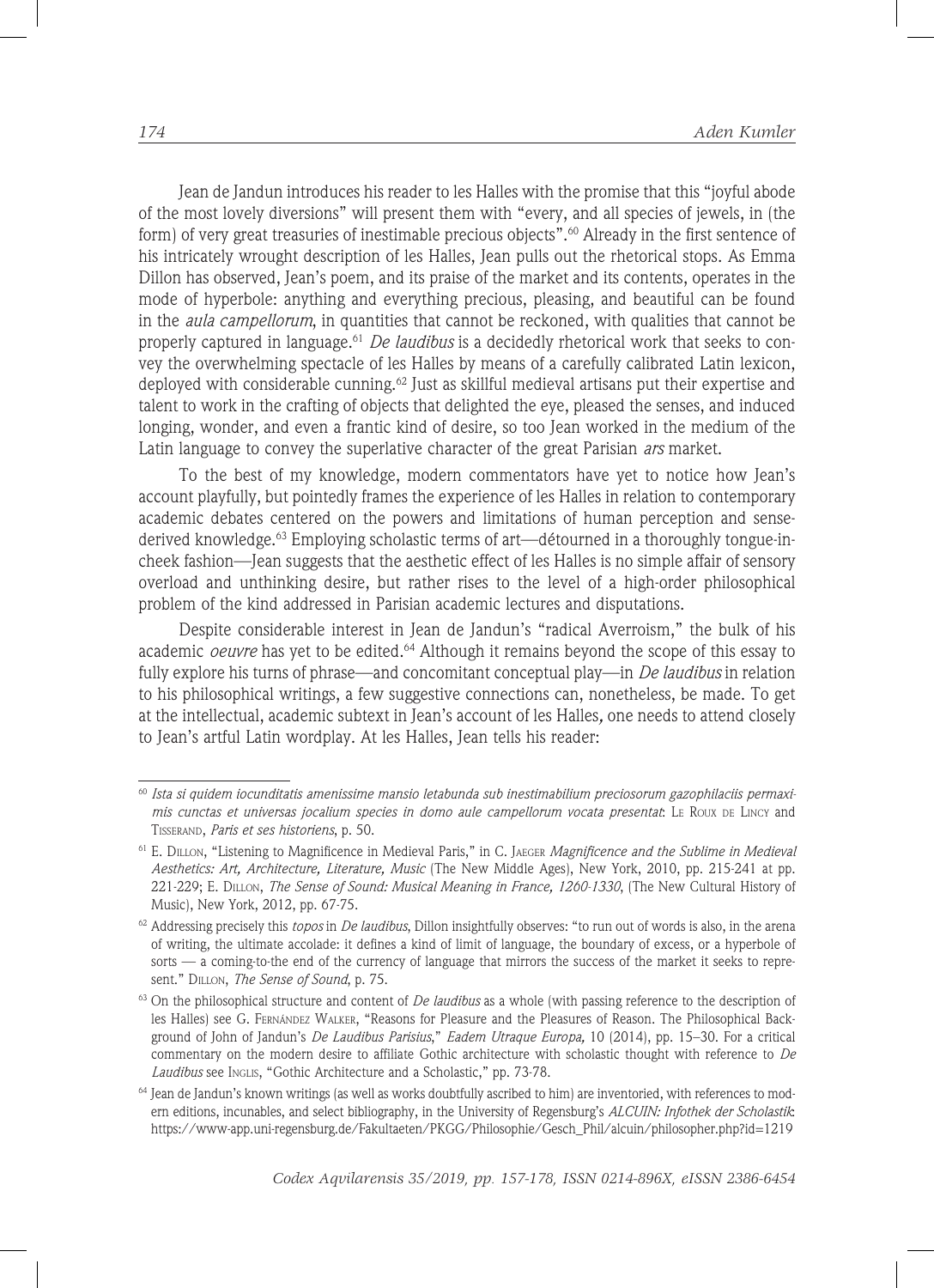... *si facultates tibi suppetunt et voluntas, emere poteris omnia genera ornamentorum, que sagacissima factive rationis industria, ut lacune desideria compleantur, deproperat excogitare. Istorum autem generum singulas velle specialissimas species describere, forsan hoc opus tante prolixitatis dispendio prolongaret, quod et in lectoris anima generaret fastidium, et sui actoris ignaviam, propter impossibilia sibi querere, insinuaret*.

*Hoc tamen prorsus nolo tacere quod, in quibusdam inferiorum partium illius foralis domus, offeruntur, quasi sub innumeris congeriebus et cumulis, panni pulcri, pulcriores et pulcherrimi; in aliis autem forrature decentes, hec quidem ex animalium pellibus, ille vero ex sindalis constitute; alie quoque ex ceteris delicatis et extraneis materiebus facte sunt, quarum propria nomina latini ydiomatis michi fateor esse ignota. In superioribus vero illius edis partibus, que ad modum unius vici mirabilis longitudinis ordinate sunt, pretenduntur specialia particularum humani corporis paramenta; pro capite quidem corone, serta et mitre; discriminalia quoque eburnea pro capillis; specula pro oculis; cinguli pro lumbis; burse pro lateribus; cyrothece pro manibus; monilia pro pectore; ceteraque talia de quibus nominum latinorum penuria, magis quam visive cognitionis defec*tus, me tacere compellit<sup>65</sup>

... if your resources and will are equal to it, you will be able to buy all kinds of ornaments, which the creative power's most clever diligence hastened to think up in order to fill the voids of desire. But to wish to describe each most singular species of these kinds (of things) would, perhaps, prolong this work with such an expenditure of prolixity that it would produce weariness in the soul of the reader and would reveal the faint-heartedness of the author when he takes on impossible things.

Nevertheless, I do not wish to pass over in silence what, in certain lower parts of this market house, are offered, as if under innumerable heaps et mounds, beautiful, more beautiful, and most beautiful cloths; in other (areas) pleasing fur garments, these from the skins of animals, and those made from silk; also others made from other delicate and foreign materials, whose proper names in the Latin idiom, I confess, are unknown to me. And in the upper parts of this building, which are laid out in the manner of a street of marvelous length, are offered special accessories for each part of the human body: indeed, for the head crowns, garlands and headdresses; also ivory pins (or hair-parters) for the hair; mirrors for the eyes; belts for the hips; purses for the sides (of the body), gloves for the hands; necklaces for the breast; and other such things, concerning which the poverty of Latin words, rather than a deficiency of visual cognition compels me to pass over in silence.

Throughout his description of les Halles Jean slyly employs scholastic turns of phrase and terminology to evoke the dizzying aesthetic and commercial spectacle of les Halles. Thus, in the first line of the passage above, the word *facultates* usually rendered in English as "resources" or "means" in a financial sense, also designated the faculties involved in cognitive processes. Coupled with the word *voluntas* (will), Jean's use of *facultates* suggests that the wares displayed in the market hall mount challenges not only to the purse and will power, but also to the intellect's ability to make sense out of sense data.

Addressing the profusion of ornaments on offer, Jean describes their innumerable varieties and quantities as "thought up" (*excogitare*) through the exercise of the *ratio factiva* 

<sup>65</sup> Le Roux de Lincy and Tisserand, *Paris et ses historiens,* p. 50.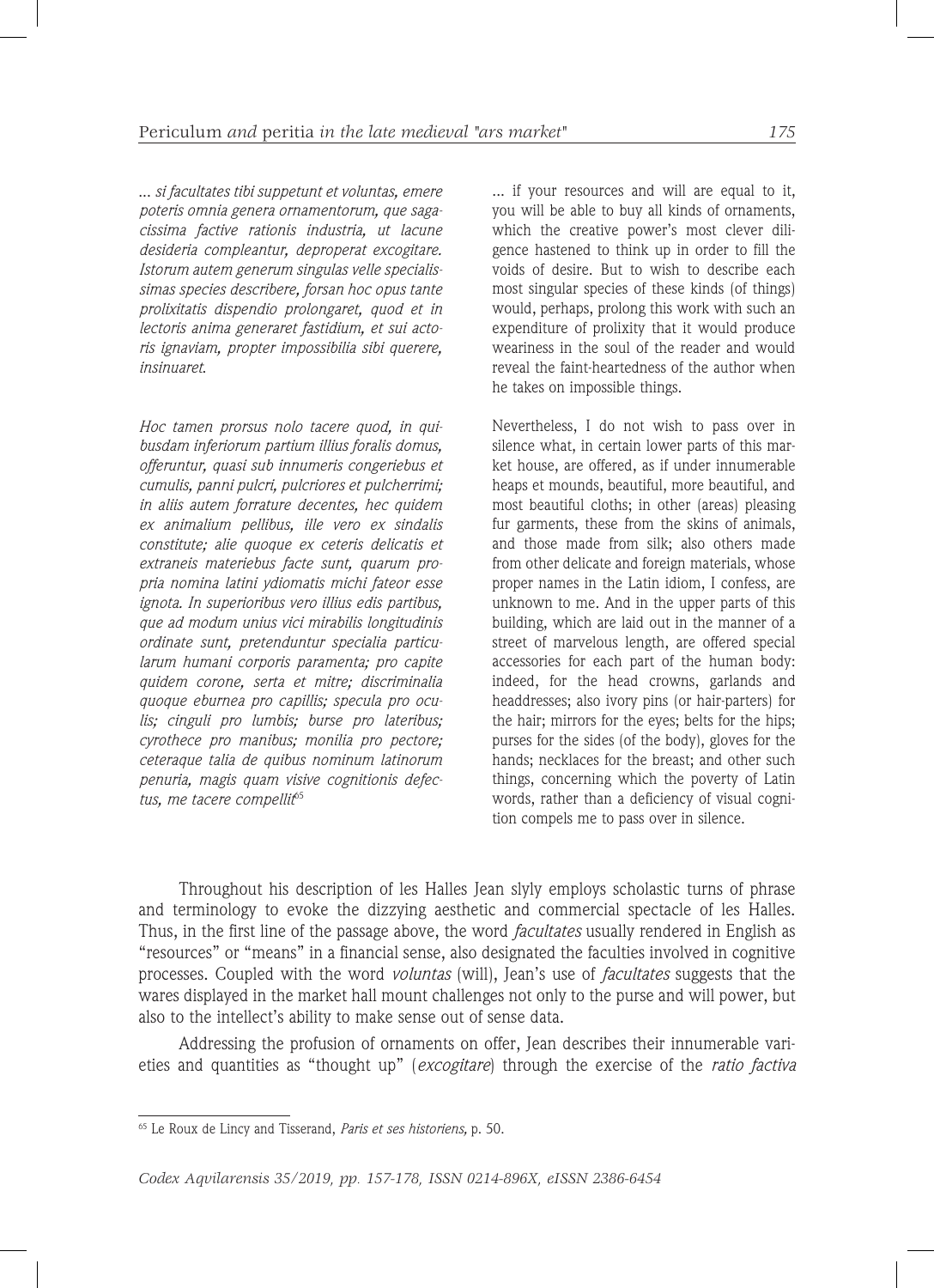(productive reason or power). In the first half of the fourteenth-century, *ratio factiva* was hardly common parlance; it is a decidedly academic turn of phrase that resonates with *philosophia factiva,* a term Jean had previously employed in his commentary on Aristotle's *De anima*  (c. 1315-17) to designate the part of *philosophia practica* (practical or applied philosophy) corresponding to human work upon materials.<sup>66</sup>

When Jean admits the limits of his verbal powers to master the impossible task of adequately describing the market hall, it is the *singulas specialissimas species* of the artfully made *genera* laid out for sale that he says defeat him. This phrasing is also borrowed from the rarefied discourse of academic lectures and disputations, not least contemporary discussions of the so-called "problem of universals": a lively debate concerning how human beings form knowledge of *genera* through processes of reasoned intellection working from the sensual experience of singular individual existents.<sup>67</sup>

Describing what it was like to enter les Halles and to be confronted with the wares displayed there, Jean de Jandun deliberately enlisted specialized academic terms and concepts to imply that the *ars market* defied predication and, by extension, reasoned judgment. In doing so, he characterized the aesthetic experience of les Halles as a kind of *aporia*: an apperceptual and epistemological challenge that exceeded what state of the art academic language and analysis could understand and explain. And he did this with a parodically donnish Latinate wit that does not survive translation into modern English. Jean's deliberately breathless encomium to the Parisian *ars market* was certainly intended to show off what he could craft out of the Latin language and it was, I think, something of an inside joke, intended to amuse readers, perhaps even to make them laugh.

### **CONCLUSION**

The playful humor of Jean de Jandun's description of les Halles succeeds, I suggest, because it wittily describes an experience that was familiar to the Parisian academic readers it anticipated. The late medieval *ars* market was a challenging testing ground for sensory perception and sense-derived judgment, as well for moral judgment and *honestas*.

The tradition of thought, normative legislation, moralizing commentary, and encomium that I have explored, all too selectively, in this essay is well attested in a diverse range of European medieval sources. Nonetheless, the substance, and the import of this tradition of thought and practice for how late medieval makers and consumers conceived of the work of

<sup>66</sup> ...[*philosophia*] *factiva quae determinat de operibus hominis in materiam exterioriem transeuntes*; the other division of *philosophia practica* is *philosophia activa* (*quae determinat de eius operibus in ipso homine remanentibus)*: Johannes de Janduno, *Quaestiones De anima,* col. 4; as quoted and discussed in Z. Kuksewicz, "Jean de Jandun et sa conception de la philosophie," in J. Aertsen and A. Speer (eds.), *Was ist Philosophie im Mittelalter? Qu'est-ce que la philosophie au moyen âge? What is Philosophy in the Middle Ages? Akten des X. Internationalen Kongresses für Mittelalterliche Philosophie der Société Internationale pour l'Etude de la Philosophie Médiévale, 25. bis 30. August 1997 in Erfurt*, (Miscellanea mediaevalia 26), Berlin, 1998, pp. 428-434 at p. 432.

 $67$  The literature on the "Problem of Universals" in the medieval period is vast; an excellent starting point is K. Gyula, "The Medieval Problem of Universals," in E. Zalta (ed.), *The Stanford Encyclopedia of Philosophy,* (Winter 2017), https://plato.stanford.edu/archives/win2017/entries/universals-medieval